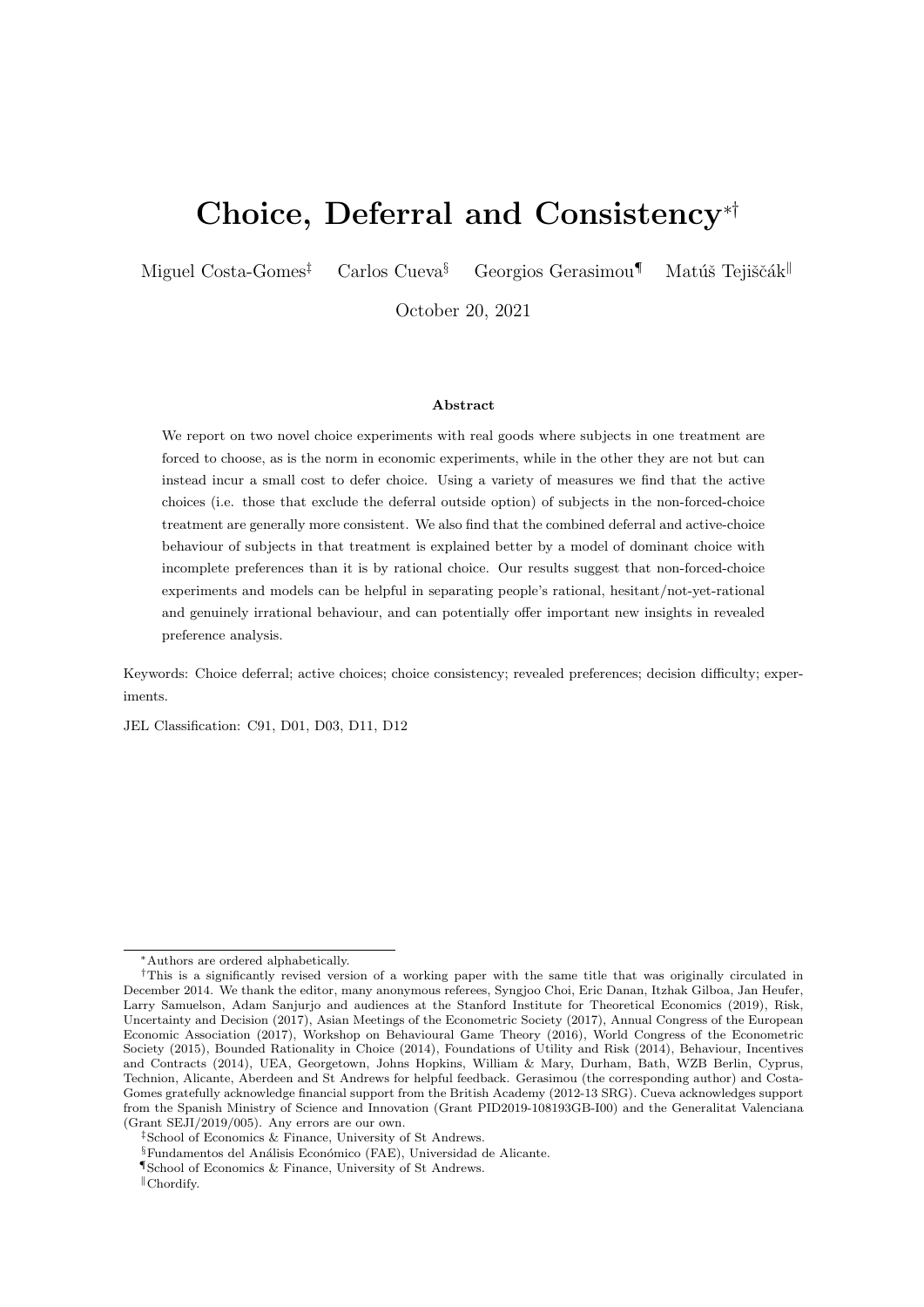## 1 Introduction

Experiments and surveys on individual decision making typically require people to choose a market alternative from those that the researcher makes available to them. A possibility that arises when choice is forced in this way is that people may be asked to "actively" choose an alternative in situations where they would have otherwise opted for the "choice deferral" outside option instead [\(Tversky and Shafir, 1992;](#page-24-0) [Anderson,](#page-23-0) [2003;](#page-23-0) [Bhatia and Mullett, 2016\)](#page-23-1). For example, [Shafir, Simonson, and Tversky](#page-24-1) [\(1993\)](#page-24-1) illustrated such experimental findings in psychology with the following story: "At the bookstore, [Thomas Schelling] was presented with two attractive encyclopedias and, finding it difficult to choose between the two, ended up buying neither –this, despite the fact that had only one encyclopaedia been available he would have happily bought it."

When an individual is forced to choose in a situation like this she may do so in a way that is incompatible with utility maximization. Indeed, as pointed out by [Luce](#page-24-2) [and Raiffa](#page-24-2) [\(1957\)](#page-24-2), "intransitivities often occur when a subject forces choices between inherently incomparable alternatives". This argument naturally leads to the following question:

Do people make more consistent choices when they are not forced to choose?

If a decision maker is rational in the sense that her behaviour is consistent with the maximization of a stable, complete and transitive preference relation, then she will always choose a most preferred feasible alternative from every menu. Considering, however, the large body of work which shows that people often do not behave in such a utility-maximizing fashion, the above-raised question becomes pertinent. Yet despite its methodological, theoretical and empirical significance, no experimental/empirical study that we are aware of has investigated it before.

In this paper we raise and attempt to answer this question for the first time. In summary:

- 1. We report on two lab experiments that implemented a new between-subjects binary-treatment design that elicited forced active choices (control treatment) and deferral-permissive/non-forced active choices (target treatment) from menus of 5 real goods.
- 2. Using several consistency metrics we find that non-forced choice subjects were generally more likely to be consistent and their active choices were closer to being rational compared to forced-choice subjects. In particular, we find that (not) allowing subjects to defer may affect their choice reversals and general activechoice consistency in environments of riskless choice over real goods. Moreover,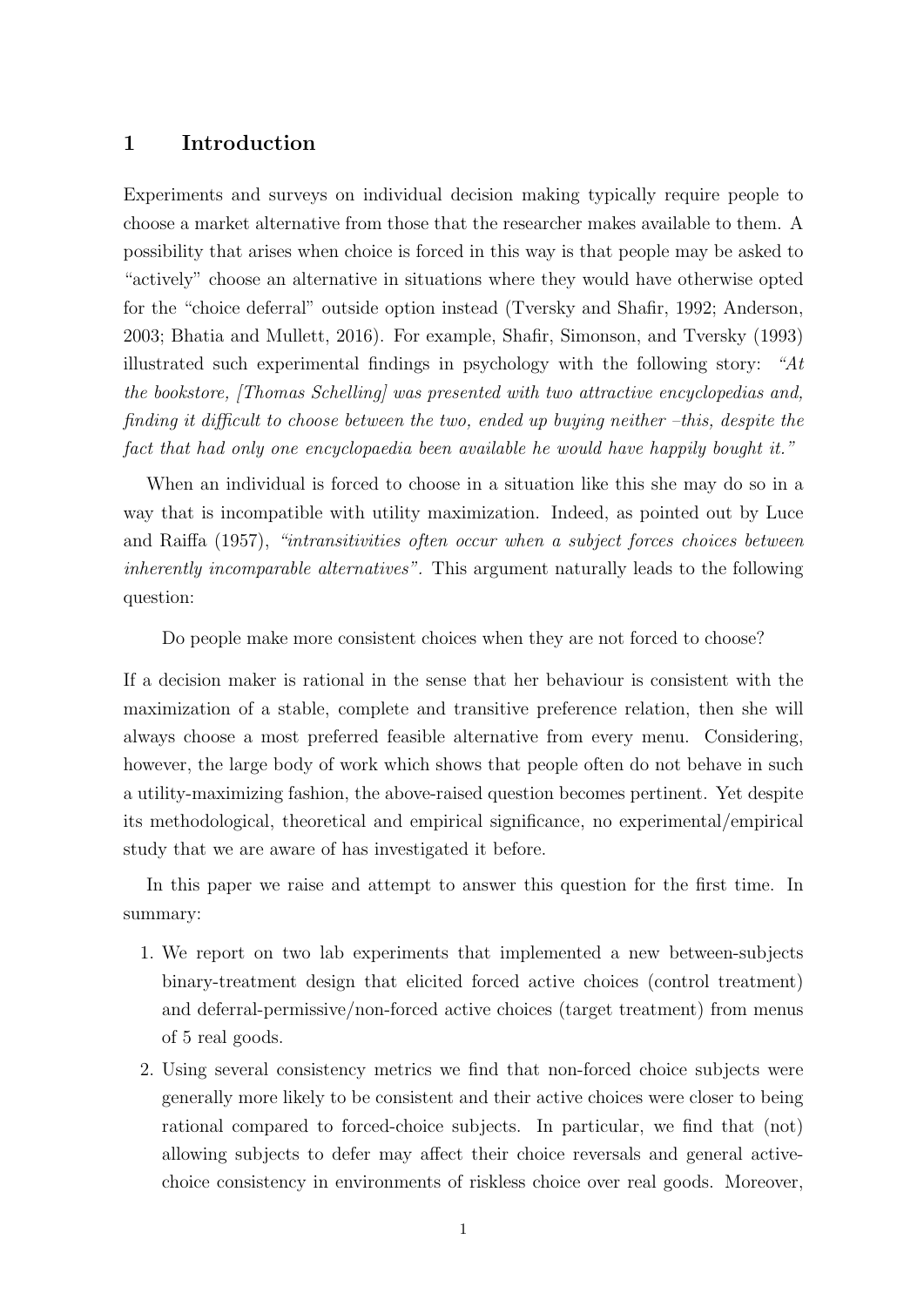some evidence in favour of introspective preference learning (i.e. learning without new exogenous information) for forced-choice subjects further suggests that the active-choice consistency gap between treatments is decreasing over the course of the experiment.

- 3. The primary source of deviation from utility maximization for most deferring nonforced-choice subjects is their occasionally hesitant behaviour that manifests itself in deferrals, and not the potential inconsistency of their active choices. In addition, most of these subjects' "not-yet-rational" behaviour is better explained by a model of dominant choice with transitive but incomplete preferences (Gerasimou, [2018,](#page-24-3) Section 2) than it is by rational choice. This model portrays a decision maker who is occasionally unable to compare some alternatives as making an active choice at a menu if there is a most preferred alternative at that menu and as deferring otherwise. It therefore predicts fully consistent active choices.
- 4. Analyzing additional data from an indecisiveness personality questionnaire [\(Ger](#page-24-4)[meijs and Boeck, 2002\)](#page-24-4) we also find that:
	- (a) Within the non-forced-choice treatment, subjects who occasionally deferred had higher indecisive-personality scores than those who did not.
	- (b) Indecisive forced-choice subjects were more likely to make inconsistent choices than decisive ones.

Our primary behavioural findings suggest that non-forced-choice economic experiments and models can complement the standard forced-choice ones in a fruitful way. In particular, our analysis shows that theory-guided revealed-preference analyses that are appropriate for non-forced choice data can be helpful in distinguishing between rational, hesitant and genuinely inconsistent behaviours. Our findings also have implications for experimental as well as survey design. More specifically, by not offering respondents the possibility to opt for an "I don't know" option, many experiments and surveys do not currently allow respondents to express their potential reservations in some questions they are presented with. Our results suggest that a more accurate understanding of respondents' preferences, attitudes or views could be achieved when such a possibility is available to them. In this case, additional reliable information about the respondents' preferences can also be obtained when they are allowed to return to some or all of these questions once they have thought more about the possible active choices, a dimension which we also explore in our study.

The remaining part of the paper is organized as follows. Section 2 describes the experimental design and its implementations. Section 3 provides some theoretical background on rational and active-choice consistent decision making under forced and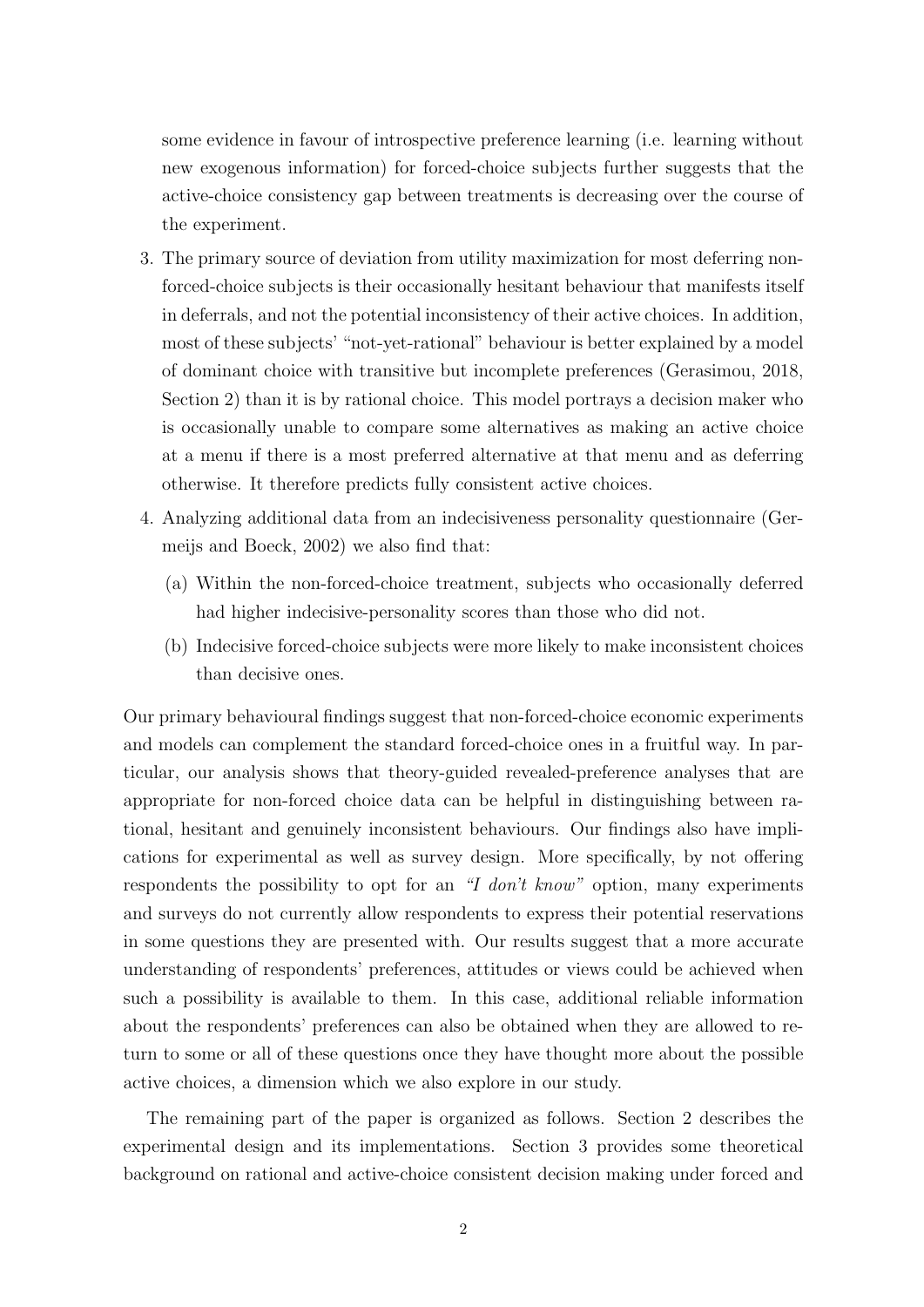non-forced choice environments. Section 4 presents our main results on differences between the forced-choice and non-forced-choice treatments. Section 5 discusses two potential drivers of these differences: indecisiveness (incomplete preferences) and learning through introspection. The Online Appendix contains additional material that also includes details and findings from a third experiment that compared non-forced with forced decision making when the choice alternatives are money lotteries.

# 2 Experimental Design

### 2.1 An Approach to Eliciting Incomplete Preferences

We conducted two between-subjects choice experiments with real goods at the University of St Andrews Experimental Economics Lab in September 2013 - February 2014 (henceforth Exp1) and again in September - October 2018 (Exp2). We recruited subjects using ORSEE [\(Greiner, 2015\)](#page-24-5). In both experiments we used a between-subjects design with two treatments: Forced-Choice (FC) and Non-Forced-Choice (NFC).

In the main phase of the experiment all subjects were presented with a sequence of menus that were generated from a set of five headsets. Their brand names and models were chosen so that the products' prices were similar but their attributes differed in ways that made comparisons between them non-trivial. For instance, some headsets were basic but with well-known brand names, whereas others were more sophisticated or had some superior or distinctive features but were associated with less recognizable brand names (e.g. the headset with the less commonly known brand name was wireless whereas all others were not). In order to make the decision problems as realistic as possible, the short description of each headset's main features reproduced exactly the same information (in bullet-point form) that the large online retailer from which the headsets were purchased had chosen to provide on the relevant product's web page.<sup>[1](#page-3-0)</sup>

The order in which menus appeared was random and varied across sessions but was constant within sessions. Each item appeared top-left, middle, top-right etc. in an even manner across menus. Subjects in the FC treatment were asked to choose an item from all menus, without being able to defer choice. Subjects in the NFC treatment had the opportunity to choose one item or to select "I'm not choosing now" in each menu. No subject in either treatment could go back to review and change their decision after they were past a menu during this "main phase" of the experiment.

Once all subjects in both treatments completed this task they proceeded to the "final phase" of the experiment, where one menu was randomly selected separately for

<span id="page-3-0"></span><sup>&</sup>lt;sup>1</sup>Subjects could not access the internet during the experiment, and therefore could not read product reviews either through the PCs they were using or through their smartphones, as using the latter was not allowed.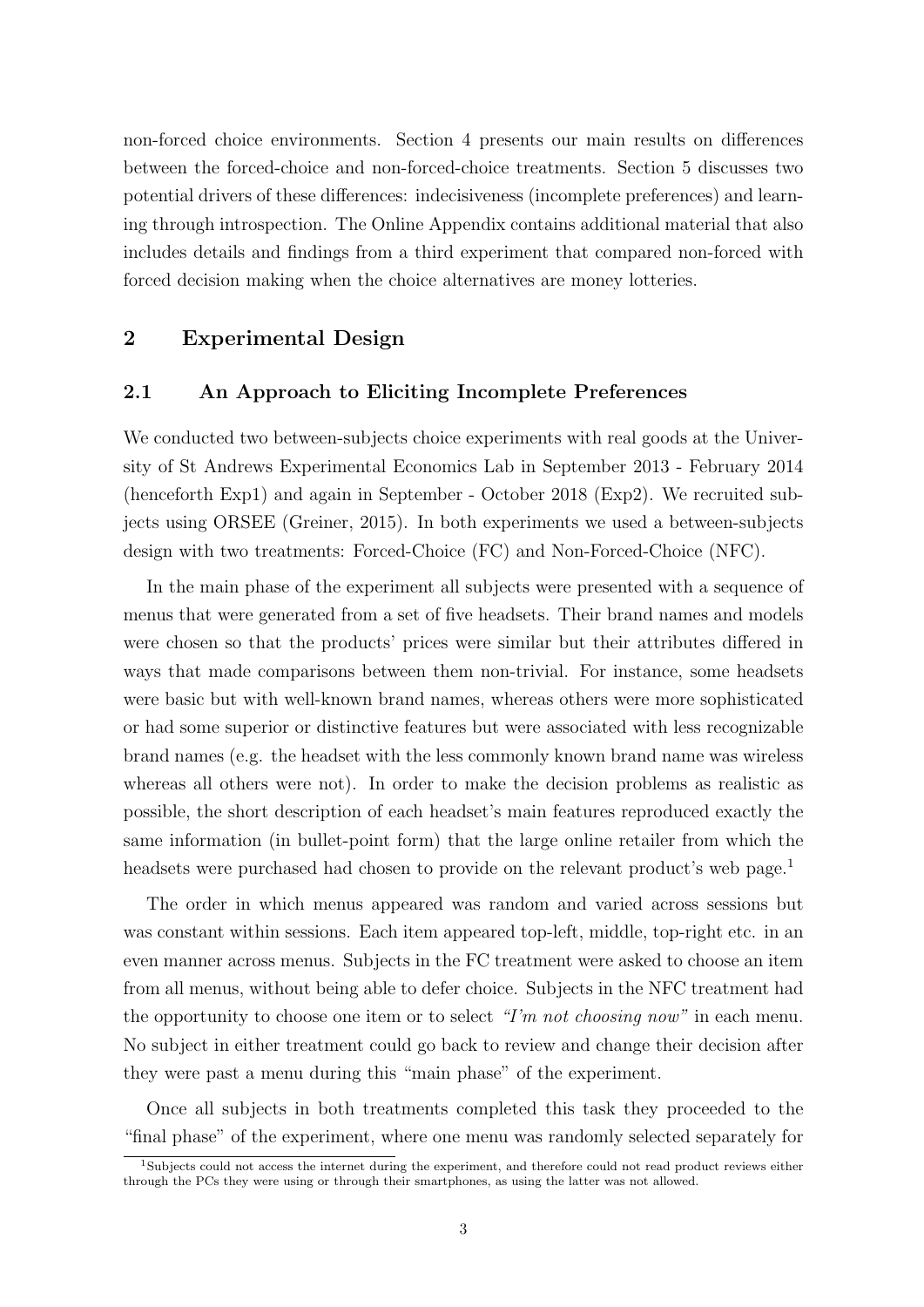each of them. Subjects were then reminded of the decision they had made at that menu in the "main phase". Subjects knew from the beginning that 1 out of every 4 of them (this feature of the design was entirely driven by the experimenters' budget constraints) would be randomly selected to win the item of their final choice from their randomly selected menu at the end of the experiment. We refer to such subjects as "winners". Participants also knew from the beginning that winners might face some costs which would be deducted from their initial monetary endowment, I. These costs depended on the subjects' decisions at the randomly selected menu in the "main" and "final" phase of the experiment.

In particular, if a subject that was later drawn as winner had decided to choose an option other than the one she selected from this menu in the main phase, an amount  $c_r < I$  was taken away from her initially allocated I. In contrast, there was no deduction if the subject opted for the same headset when she chose from that menu in the final phase. These features were shared by both the FC and NFC treatments. Subjects in the NFC treatment who deferred at their randomly selected menu in the main phase and were later drawn as winners incurred the cost of a  $c_d < c_r$  deduction from the initial allocation of I. Finally, participants were told from the beginning that if they were not selected to win a headset they would receive their endowment, I, irrespective of their main- and final-phase decisions at the randomly selected menu.

The FC treatment follows procedures used in standard forced-choice experiments. On the other hand, the NFC treatment is structured in a way that parallels real-world situations where delaying an active choice is costly but changing such a choice is even costlier, e.g. the decision to delay or buy immediately from a store with a restrictive returns policy.

All 26 menus with 2–5 headsets were shown to subjects in both experiments, using the same z-Tree experimental interface [\(Fischbacher, 2007\)](#page-24-6). Singleton menus were also included in Exp1, even though they involved no meaningful choice (note that deferral is a dominated decision in such menus). Those menus were not shown to subjects in Exp2.

Exp1 subjects in both treatments were told that they would be allowed to try out the headphones in the randomly selected menu before making their second and final choice from that menu. It is possible, therefore, that the decision to opt for costly deferral in Exp1 could be interpreted as the rational decision to buy more information before making an active choice. We stress, however, that we did not design the treatment with that in mind, and no additional information was given to subjects in writing or in some other objective way.<sup>[2](#page-4-0)</sup> By contrast, our motivation in allowing subjects to try out

<span id="page-4-0"></span> $2$ We also note that, upon entering the lab, subjects could see the different headsets displayed on a table at the front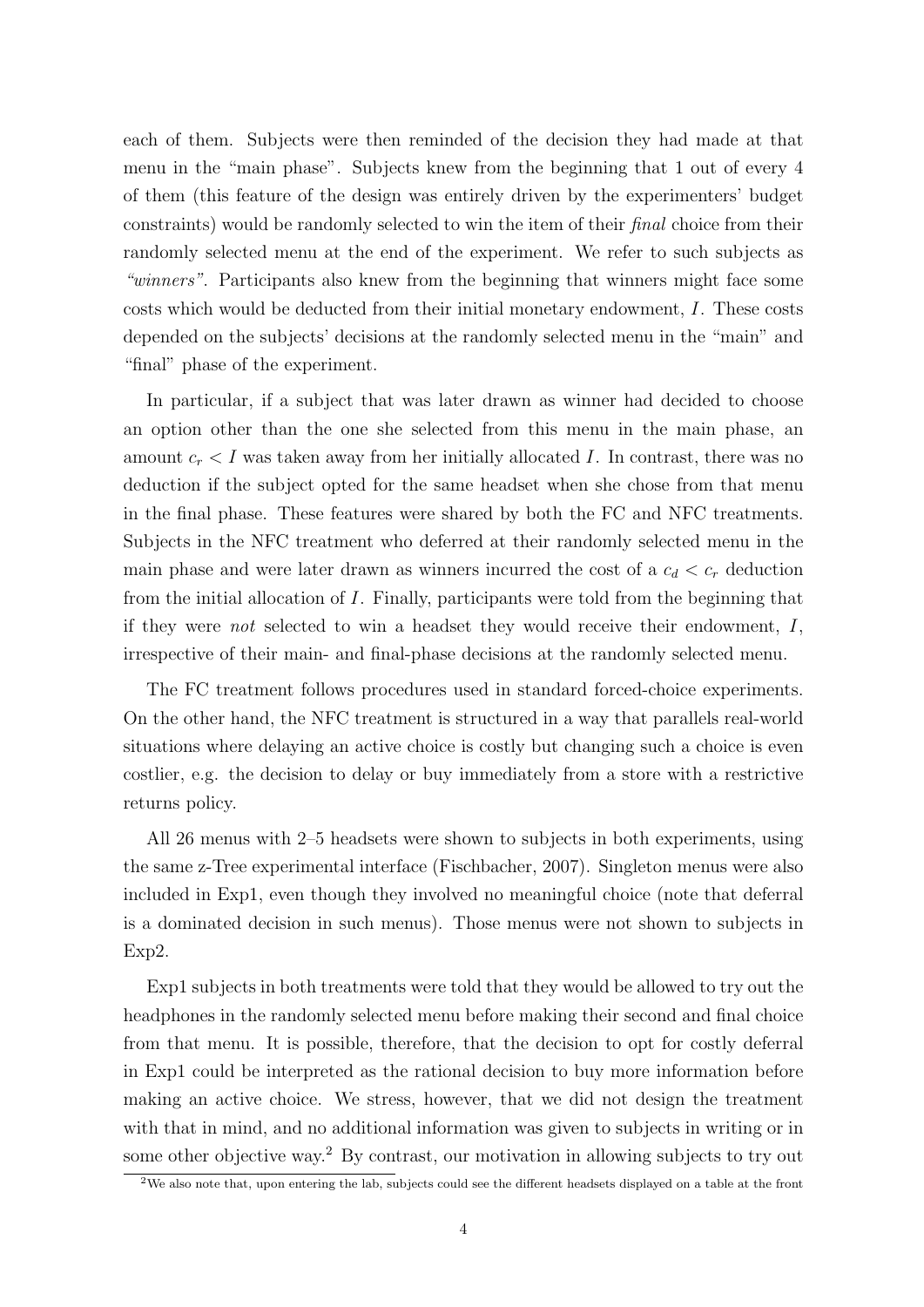the headphones was based on intuition and experimental evidence suggesting that inadequate information is a potential cause of limited comparability and deferral-seeking behaviour. [Sen](#page-24-7) [\(1997\)](#page-24-7), for example, argued that preference incompleteness "can arise from limited information, or from 'unresolved' value conflicts", and referred to the former and latter kinds as "*tentative*" and "*assertive*" incompleteness, respectively. In the personality psychology literature, moreover, indecisiveness has been approached as a phenomenon that results from decision impediments such as lack of information, valuation difficulty and outcome uncertainty. Among other things, this literature finds that individuals with high scores in indecisiveness personality questionnaires are significantly more likely to delay making a decision and to seek additional information.[3](#page-5-0) We therefore hypothesized that decision makers with (possibly tentatively) incomplete preferences might be willing to acquire costly additional information about the available options before making an active choice, although we acknowledge that identifying such preferences from deferring behaviour alone is not possible.

Subjects in Exp2 on the other hand could not inspect the headphones in their randomly selected menu between their first and second choice, and neither did they receive any additional information. Deferring in this case can in principle be driven by an urge to avoid the task of making a preference-guided active choice when the menu in question generates decision difficulty. We set  $c_r = \pounds 4$ ,  $c_d = \pounds 1$ ,  $I = \pounds 7$  in Exp1 and  $c_r = \pounds 6$ ,  $c_d = \pounds 0.5$ ,  $I = \pounds 8$  in Exp2 to compensate for this fact and to account for inflation.

In Exp1 we also tried to elicit subjects' potential indifference between alternatives.<sup>[4](#page-5-1)</sup> Following their choices at each binary menu, we asked whether their choice reflected a preference for their chosen alternative over the other, whether they found both to be equally good and so chose randomly, or whether they chose for another reason. Subjects were told that if they stated that they found both to be equally good, we would pick one of the alternatives at random for them at that menu, and they would not have the opportunity to revise their choice should this menu be selected in the final phase of the experiment. Subjects, therefore, did not have a strict incentive to state "indifference" in their responses, although it would be a dominated action for one to ever say they were indifferent if they were not so.<sup>[5](#page-5-2)</sup> To simplify and facilitate the

of the room.

<span id="page-5-1"></span><span id="page-5-0"></span><sup>3</sup>See, for example, [Germeijs and Boeck](#page-24-4) [\(2002\)](#page-24-4), [Rassin](#page-24-8) [\(2007\)](#page-24-8) and references therein.

<sup>&</sup>lt;sup>4</sup>In an earlier version of this paper we used these responses to transform the single- or empty-valued choice functions into multi- or empty-valued choice correspondences, aiming to give both FC and NFC subjects the benefit of the doubt and maximize their behavioural consistency. We acknowledge, however, that any choice-augmentation method of this kind is bound to rely on assumptions, which in some cases may involve giving an equal weight to the non-strictly incentivized indifference data and the payoff-relevant choice data. For this reason, we are focusing here on the primitive choice data only. More information about the above analysis is available upon request.

<span id="page-5-2"></span><sup>&</sup>lt;sup>5</sup>It is possible, however, that some subjects who occasionally declared themselves to be indifferent did so because of a "preference for randomization" that was analogous to the one reported in [Agranov and Ortoleva](#page-22-0) [\(2017\)](#page-22-0). Subjects in these authors' experiments –which were conducted independently of our own and with a different focus– were faced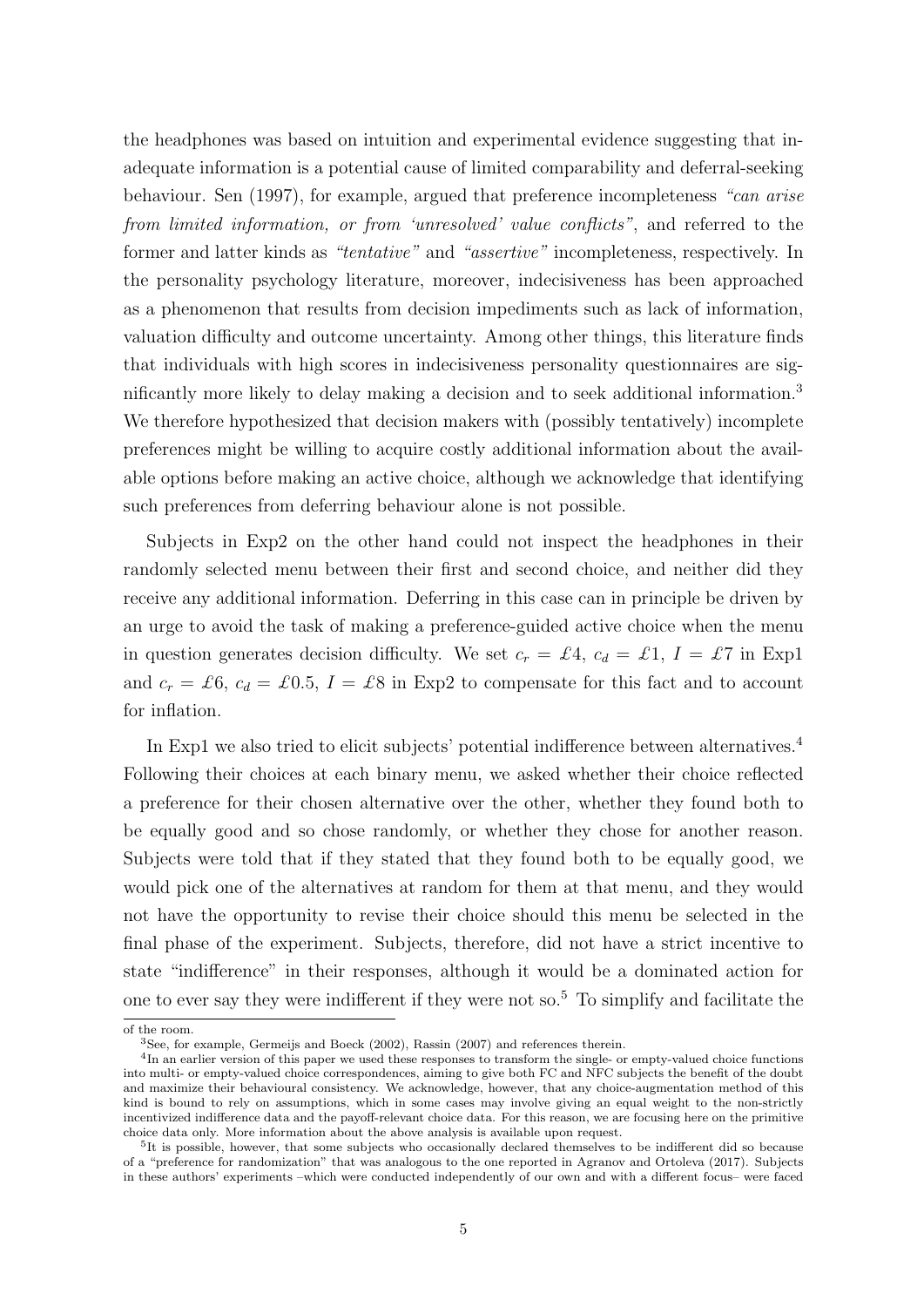subjects' understanding of the experimental instructions we did not elicit indifferences in Exp2. Table [1](#page-6-0) summarizes the similarities and differences in the implementation of our design in Exp1 and Exp2.

<span id="page-6-0"></span>

| Design                                        | Experiment 1                           | <b>Experiment 2</b>     |
|-----------------------------------------------|----------------------------------------|-------------------------|
| Choice alternatives                           | 5 headsets                             | 5 headsets (as in Exp1) |
| Decision problems                             | 31 (5 singletons $+26$ non-singletons) | 26 (non-singletons)     |
| Initial endowment                             | £7                                     | £8                      |
| Choice-reversal cost                          | £4                                     | £6                      |
| Choice-deferral cost                          | £1                                     | £0.50                   |
| Information about alternatives after deferral | Yes                                    | N <sub>o</sub>          |
| Rewards for correct quiz responses            | N <sub>o</sub>                         | £2                      |
| Trial round with different alternatives       | Yes                                    | Yes                     |
| Survey-based indifference elicitation         | Yes                                    | N <sub>o</sub>          |
| <i>Location</i>                               | St. Andrews                            | St Andrews              |
| Period                                        | Sept $2013 -$ Feb $2014$               | $Sept - Oct 2018$       |

Table 1: Summary description of the two experiments' similarities and differences.

# 2.2 Alternative Approaches in the Experimental Literature

We outline two broad approaches in the existing experimental economics literature through which other scholars have attempted to understand whether subjects' behaviour may have been influenced by preference incompleteness (sometimes referred to as imprecision instead). Although these approaches differ, one feature they have in common -and which also distinguishes them from our approach- is that they were all implemented in environments of binary choice under risk and/or ambiguity. In the case of the first approach this feature of their designs is key for their findings to have a relevant imprecise/incomplete-preference interpretation.

# 1. Preference imprecision and preference for randomization in binary menus of money lotteries or uncertain acts.

[Cubitt et al.](#page-23-2) [\(2015\)](#page-23-2) provides a detailed overview of the various applications of the imprecise-preference elicitation approach and offers a new design and additional results.[6](#page-6-1) The key feature in this design is that subjects are given several lists of binary menus where each row in a given list comprises a certain amount and a fixed nondegenerate lottery. The certain amounts between consecutive rows/menus in the list

with the same decision problem several times and, in addition to making different choices in the same menu, they were often willing to incur a small cost to have their choice made randomly. Unlike their experiments, ours was not specifically designed to test for such a preference. This is reflected in our non-repeated decision problems and non-strictly incentivized indifference statements.

<span id="page-6-1"></span><sup>6</sup>As the authors noted, this literature has produced mixed results on whether preference imprecision -as measured in those studies- contributes importantly to violations of expected-utility theory under risk such as preference reversals or disparities between willingness-to-pay and willingness-to-accept [\(Butler and Loomes, 2007,](#page-23-3) [2011\)](#page-23-4).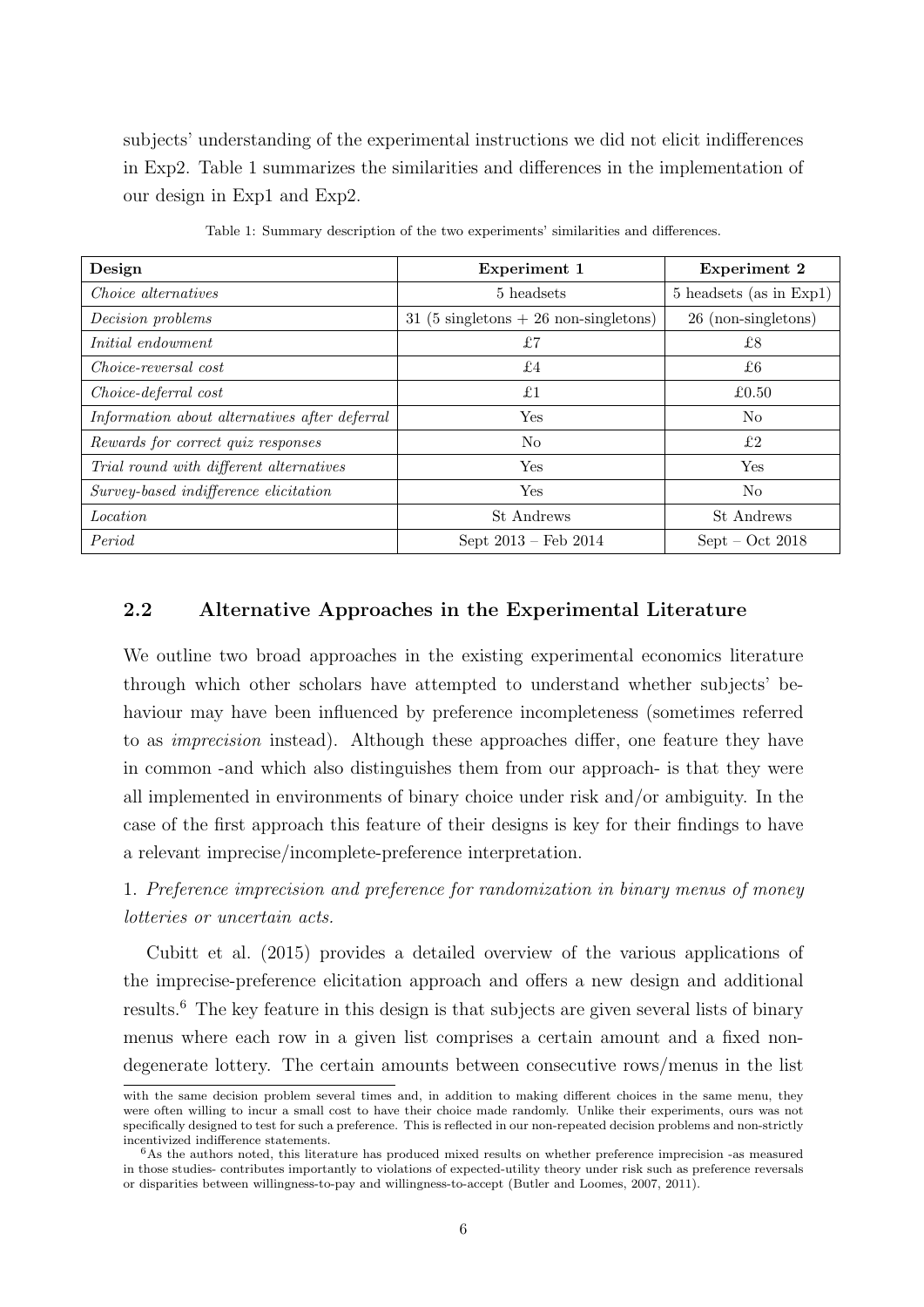increase by a small fixed increment. Subjects are asked to state in each row whether they are: (i) sure they prefer the lottery; (ii) sure they prefer the certain amount; or (iii) unsure about their preference. Finally, subjects with a non-degenerate imprecision interval in some list (i.e. where preference uncertainty was stated in more than one row) are asked to identify a row/binary menu within that interval that corresponds to their own "best estimate" of their certainty equivalent for the non-degenerate lottery in that list. This best estimate acts as a "switching point" that guides the subjects' reward in case their payoff-relevant randomly selected menu fell within that list and within that interval. This design does not make it incentive-compatible for subjects to report their true preference-imprecision interval within a list, because submitting any other interval that contains the same switching point will result in the same reward.

In related but distinct recent work, [Agranov and Ortoleva](#page-22-1) [\(2021\)](#page-22-1) proposed a different design to study choices from a list of binary menus of money lotteries where one of them is kept fixed while a parameter in the other lottery varies throughout the list. In particular, subjects were asked to either choose one of the two lotteries from every menu or to randomize their choice between them by selecting the relevant choice probability in increments of 0.1. The authors found evidence for significant randomization in subjects' behaviour. When the fixed lottery was non-degenerate and the variable lottery was a certain amount of money, this randomization translated into large ranges for the certainty equivalent of the former lottery that was elicited in this incentivized way. The authors also pointed out that this behaviour might be thought of as being suggestive of incomplete preferences, but also clarified that this interpretation cannot be formally separated from those of non-expected utility models of complete preferences that violate the Independence axiom instead.

In choice under uncertainty, moreover, [Cettolin and Riedl](#page-23-5) [\(2019\)](#page-23-5) reported findings from an experiment where subjects were asked to either (i) choose one item from every binary menu in a sequence of such menus that feature a lottery and an ambiguous monetary act over the same two certain amounts, or (ii) choose the "mix" option of delegating choice between these prospects to a randomization device. They found that half of the subjects opted for the mix option more than once, and explained that such behaviour in this particular sequence of menus is incompatible with models of complete preferences under ambiguity. The authors also reported findings from a subsequent experiment suggesting that, from those subjects who chose the mix option more than once, half of them were always unwilling to pay a small amount to do so, and about one third were always willing to do so. The authors concluded that the first class of these repeatedly-mixing subjects exhibit behaviour that is consistent with Bewley's [\(2002\)](#page-23-6) incomplete-preference model of indecisiveness in beliefs, and that the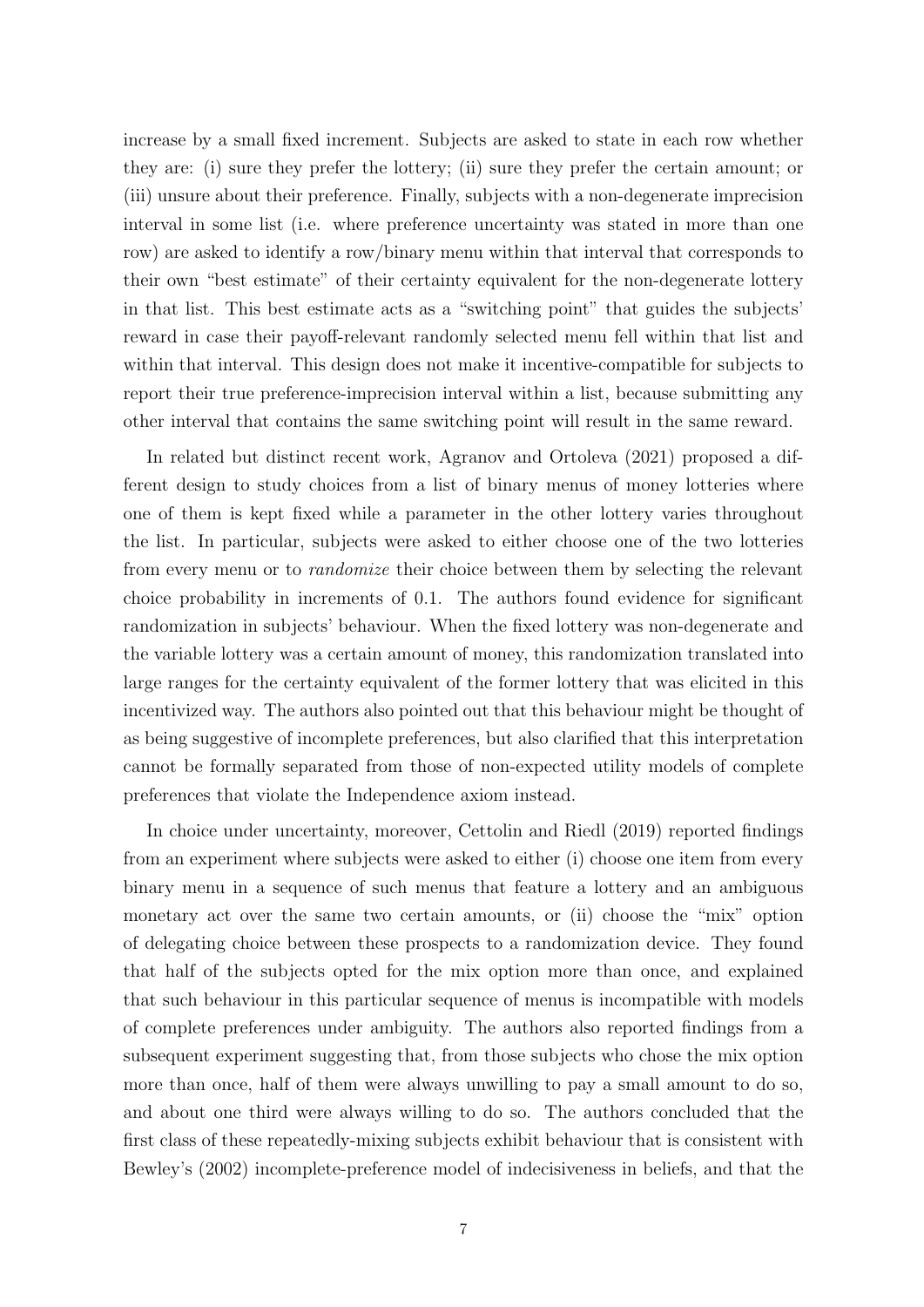latter class are consistent with related experimental findings and models of preference for randomization in [Agranov and Ortoleva](#page-22-0) [\(2017\)](#page-22-0) and [Cerreia-Vioglio et al.](#page-23-7) [\(2019\)](#page-23-7), respectively.

#### 2. Commitment and flexibility/deferral in binary menus of money lotteries.

[Danan and Ziegelmeyer](#page-23-8) [\(2006\)](#page-23-8) proposed a design that links incomplete preferences under risk with a *preference for flexibility* over menus (Kreps, [1979;](#page-24-9) Dekel et al., [2001\)](#page-23-9) whereby the decision maker prefers menu  $\{p, q\}$  to both menus  $\{p\}$  and  $\{q\}$ . With p being a risky lottery and q a certain cash amount, and with  $p^*$  and  $q^*$  being p and q when their respective prizes are augmented by a fixed small amount, the authors interpreted subjects as revealing incompleteness between  $p$  and  $q$  if they chose the "flexibility" menu  $\{p, q\}$  over the two "commitment" menus  $\{p^*\}$  and  $\{q^*\}$ . A week later some decision problem was selected at random for each subject and, depending on their first-stage decision there, they were rewarded with the lottery/cash in their commitment menu or the lottery/cash that they were then asked to choose from their flexibility menu. The main differences between our NFC treatment design and these authors' can be summarized as follows: (i) we framed decision problems as ones where subjects had to choose *from* menus, not *between* them; (ii) we presented subjects with decision problems of many sizes, not only binary ones; (iii) we allowed costly switching to a different active choice in the final phase of the experiment for subjects who had previously made such a choice at their randomly selected menu [switching was not possible in Danan and Ziegelmeyer (2006)]; (iv) we introduced explicit deferral costs that were taken off some initial endowment instead of making the rewards marginally more appealing with non-deferral.

## 3 Rationality and Active-Choice Consistency

In this section we introduce the formal criteria we use to compare the choice consistency between FC and NFC subjects. Given a finite set  $X$  of general choice alternatives and a collection of nonempty subsets of  $X$  (to be called *menus*), the decision maker's observable behaviour is described by a choice correspondence C that satisfies  $C(A) \subseteq A$ for every menu A in that collection. By letting  $C(A) = \emptyset$  here we model the situation where the decision maker, by opting for the no-choice/choice-deferral outside option, has chosen none of the feasible *market* alternatives. The agent's weak, strict and indirect weak revealed preference relations  $\sum^{R} \nightharpoonup^{R}$  and  $\sum^{\widehat{R}}$  are defined, respectively, by  $x \succeq^{R} y$  if there is a menu A such that  $x \in C(A)$  and  $y \in A$ ;  $x \succ^{R} y$  if there is a menu A such that  $x \in C(A)$  and  $y \in A \setminus C(A)$ ; and  $x \succcurlyeq^{\widehat{R}} y$  if there are alternatives  $x_1, \ldots, x_n$ such that  $x = x_1$ ,  $y = x_n$  and  $x_i \succsim^R x_{i+1}$  for all  $i = 1, ..., n-1$ . Given these concepts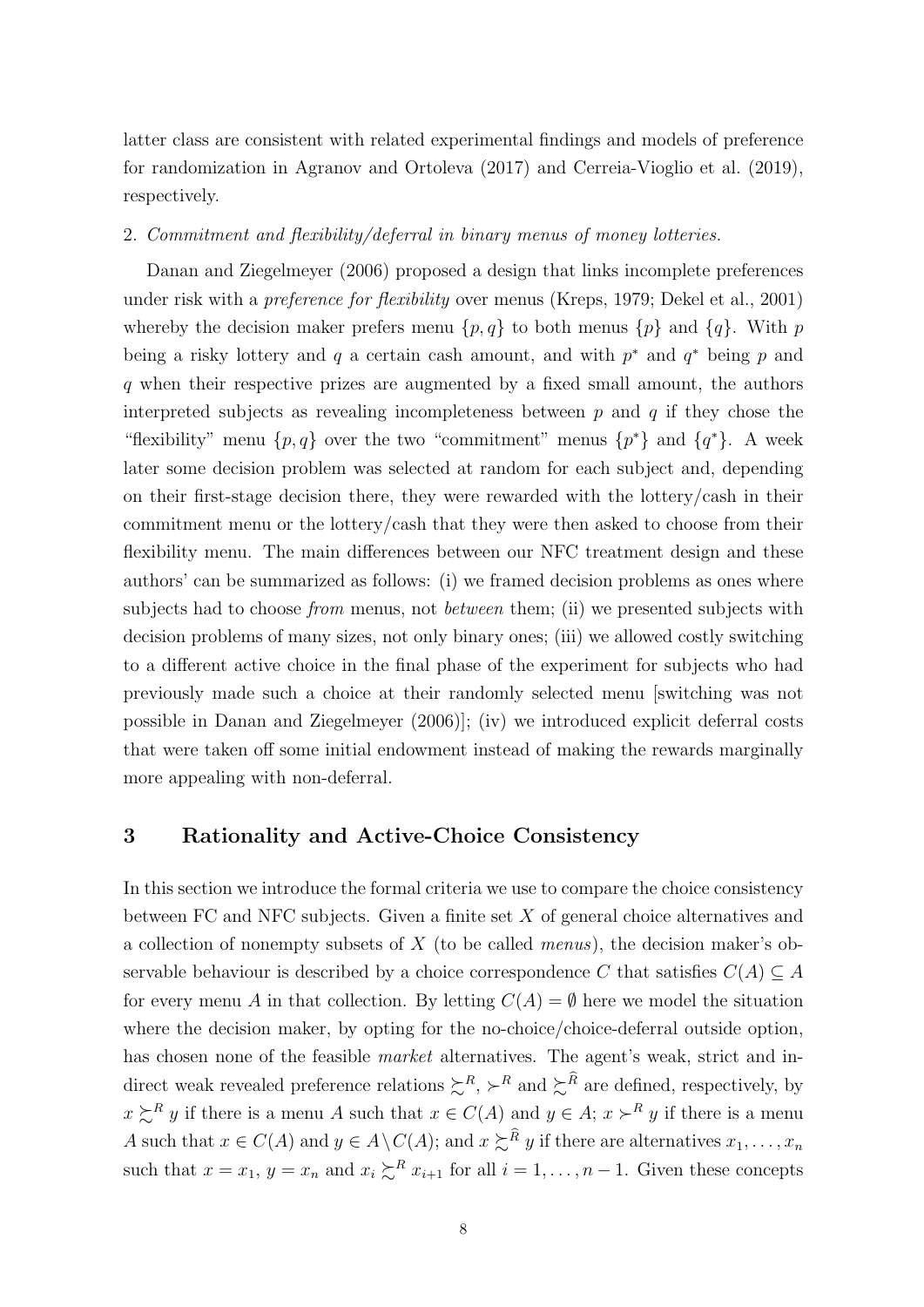and notation, we can now introduce compactly the following fundamental principles of choice consistency (see also Chambers and Echenique, [2016](#page-23-10) and references therein):

#### Weak Axiom of Revealed Preference (WARP)

 $x \succ^R y \implies y \not\subset^R x$ .

# Congruence/Strong Axiom of Revealed Preference (SARP)

 $x \succ^R y \implies y \not\geq^{\widehat{R}} x.$ 

In words, Congruence/SARP amounts to active-choice acyclicity, whereas WARP is its special case that rules out choice reversals/choice cycles of length two. WARP violations such as  $C({w, x, y}) = {x}$  and  $C({x, y, z}) = {y}$  amount to direct choice reversals that involve two market alternatives  $x$  and  $y$ . On the other hand, violations of Congruence/SARP that are not themselves WARP violations capture more general revealed-preference cycles such as  $C({x, y, z}) = {x}$ ,  $C({y, z, v}) = {y}$  and  $C({x, v}) = {v}$ . Therefore, analysing the subjects' conformity with respect to both these principles offers complementary ways in which one can understand how consistent their active choices are.

A choice correspondence  $C$  is *rational* if there exists a complete and transitive preference relation  $\succsim$  on X such that, for every menu A,

<span id="page-9-0"></span>
$$
C(A) = \{ x \in A : x \succsim y \text{ for all } y \in A \}
$$
 (1)

Rationality implies conformity with WARP and Congruence/SARP. In our environment of non-forced choice, however, the converse is not necessarily true: even when active choices satisfy these axioms, the overall behaviour will be incompatible with that model if the decision maker defers at some menu(s). Two equally important questions naturally arise in this case for such an agent's behaviour:

- 1. Are all her decisions compatible with [\(1\)](#page-9-0)?
- 2. If not, are her active-choice decisions compatible with [\(1\)](#page-9-0)?

Clearly, when the answer to the first question is positive, the agent behaves as if she were a utility maximizer. But even when that's not true and the answer to the second question is positive instead, rationality is not contradicted in a strong sense because an incomplete but transitive preference relation is recoverable from her active choices and, by standard extension results, this can in theory be extended at a later stage to a complete relation. Therefore, rather than suggesting "irrationality", this case signifies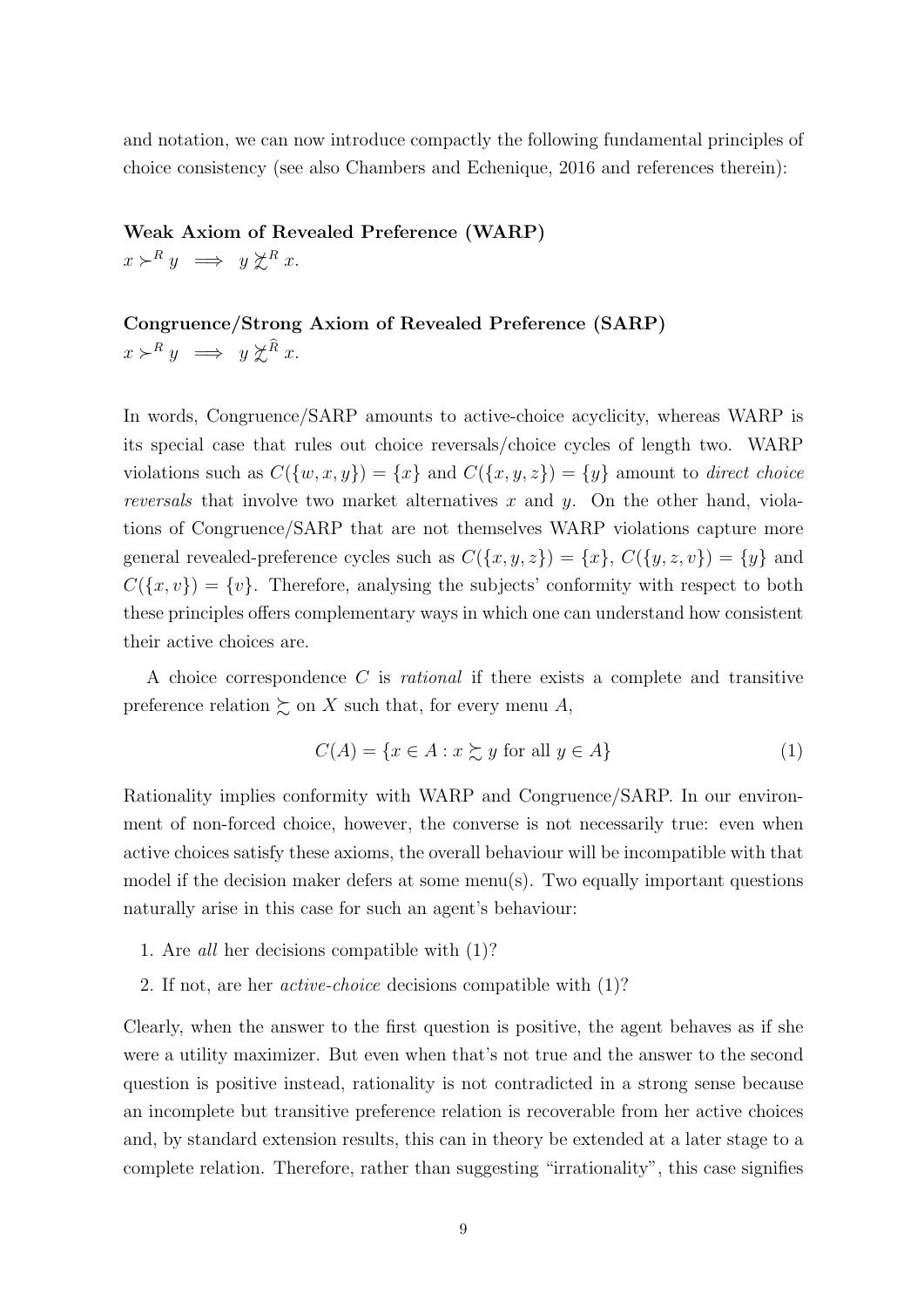a "not-yet-rational" behaviour. Our primary aim is to investigate the existence and frequency of precisely this unexplored kind of behaviour.

Now, when an agent's active-choice decisions are incompatible with rational choice, one is naturally interested in measuring the severity of this incompatibility. Two such measures are suggested by the classic Houtman-Maks [\(1985\)](#page-24-10) (henceforth "HM") index and the more recently proposed Apesteguia-Ballester [\(2015\)](#page-23-11) (henceforth "Swaps") index. The former corresponds to the smallest number of choices that need to be removed from this dataset in order for the remaining ones to be perfectly consistent with some instance of utility maximization, i.e. some complete and transitive relation  $\succsim$ that explains the data as in [\(1\)](#page-9-0). The Swaps index instead is computed by minimizing over all such instances the sum of the total number of alternatives in each menu that are better than the agent's chosen alternative.

Let us illustrate the differences between the two measures with the following example (we write  $C({x,y}) \equiv C(x,y)$  etc., to ease notation):  $C(x,y) = x, C(x,z) = z$ ,  $C(y, z) = z$ ,  $C(x, y, z) = y$  on  $X := \{x, y, z\}$ . The corresponding HM and Swaps scores here are 1 and 2, respectively: changing  $C(x, y, z)$  from y to z makes that dataset compatible with the preference order  $z \succ x \succ y$  that is suggested by the binary choices; however, although  $z \succ x \succ y$  is indeed the best-matching ordering for that dataset, Swaps also takes into account that the "erratic" choice of y in  $C(x, y, z)$  is two ranks away from the optimal choice of z in that menu, and is therefore associated with a score of 2. Thus, Swaps incorporates menu-specific cardinal information on the agent's deviations from rational choice that in some cases might be interpretable as quantifying the welfare loss associated with the agents' "wrong" choices.

# 4 Main Behavioural Findings

The data analysis comprises 75 FC, 86 NFC subjects in Exp1 and 53 FC, 68 NFC such subjects in Exp2. Some additional participants were excluded from the analysis due to: (i) failing to demonstrate that they understood the instructions (12 and 17 subjects, respectively); (ii) deferring at one or more singleton menus in Exp1 (58 NFC subjects); (iii) behaving randomly (1 FC and 3 NFC subjects in Exp1; 1 FC subject in Exp2). A participant was thought to behave randomly if the HM score on their active choices was weakly greater than the 2.5% cut-off value of the subject-specific HM distribution that resulted from simulated uniform-random active choices at only those menus where the participant made their active choices. Subjects deferring at singleton menus were excluded because such decisions were dominated and rendered the interpretation of deferrals at larger menus unclear. Our main results are robust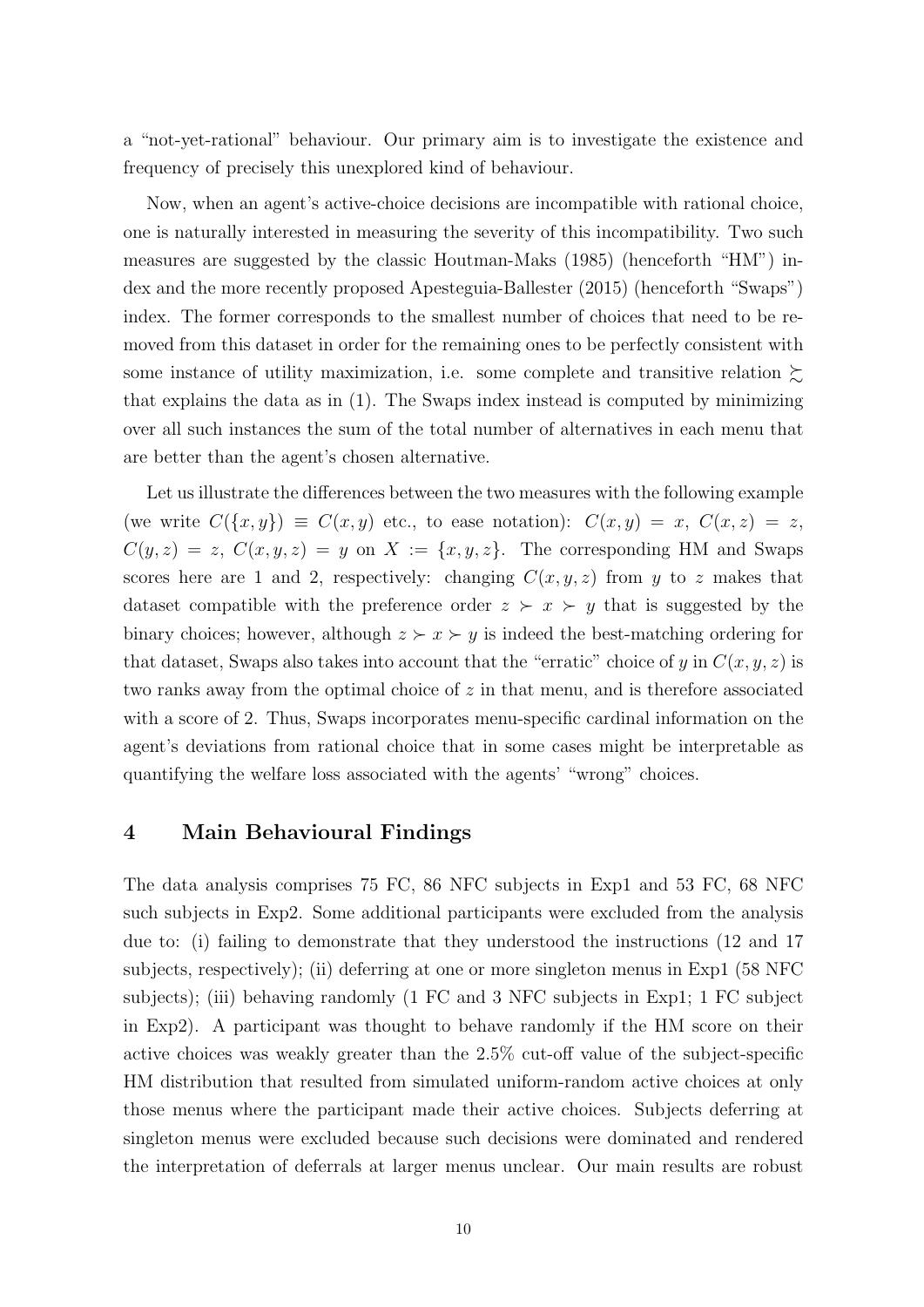-and in fact with higher levels of statistical significance- without the latter two kinds of exclusions (details are available in the Online Appendix). Table [2](#page-11-0) summarizes this information.

<span id="page-11-0"></span>

|                                                      | Experiment 1   | <b>Experiment 2</b> |
|------------------------------------------------------|----------------|---------------------|
| Subjects in the original sample                      | 235            | 139                 |
| Subject exclusions due to quiz failures              | 12             | 17                  |
| Subject exclusions due to noisiness                  | 4              |                     |
| Subject exclusions due to singleton deferrals        | 58             | N/A                 |
| Subject exclusions - total                           | 74             | 18                  |
| Subjects after all exclusions (% of original sample) | 161 $(68.5\%)$ | 121 (92%)           |
| Subjects after all exclusions - FC                   | 75             | 53                  |
| Subjects after all exclusions - NFC                  | 86             | 68                  |

Table 2: Summary description of the two experiments' sample sizes and subject exclusions.

<span id="page-11-1"></span>Figure 1: Deferral relative frequencies in Experiment 1 (left panel) and Experiment 2 (right panel).



Figure [1](#page-11-1) shows the distribution of deferrals of NFC subjects in Exp1 and Exp2. We find no statistical difference between them  $(p = 0.2,$  two-sided Mann-Whitney U-test). In particular, Exp1 and Exp2 subjects deferred on average at 3.8 and 4.8 menus, i.e. in about one out of every six menus. Moreover, 35% of these subjects deferred at least once, and did so at an average of 12.5 (Exp1) and 11.5 (Exp2) menus, with most subjects deferring at between 1 and 16 menus, and 8 subjects deferring at either all or all but one or two menus. We found no differences in deferring behaviour between Exp1 and Exp2, both in terms of the proportions of deferring NFC subjects  $(p = 0.2,$  two-sided Fisher's exact test) and in the overall distribution of deferrals  $(p = 0.9, \text{ Mann-Whitney } U \text{ test})$ . Taking both experiments together, we found that around one third of the subjects deferred at least once, and that the rate of deferrals at non-singleton menus among these subjects was close to one half.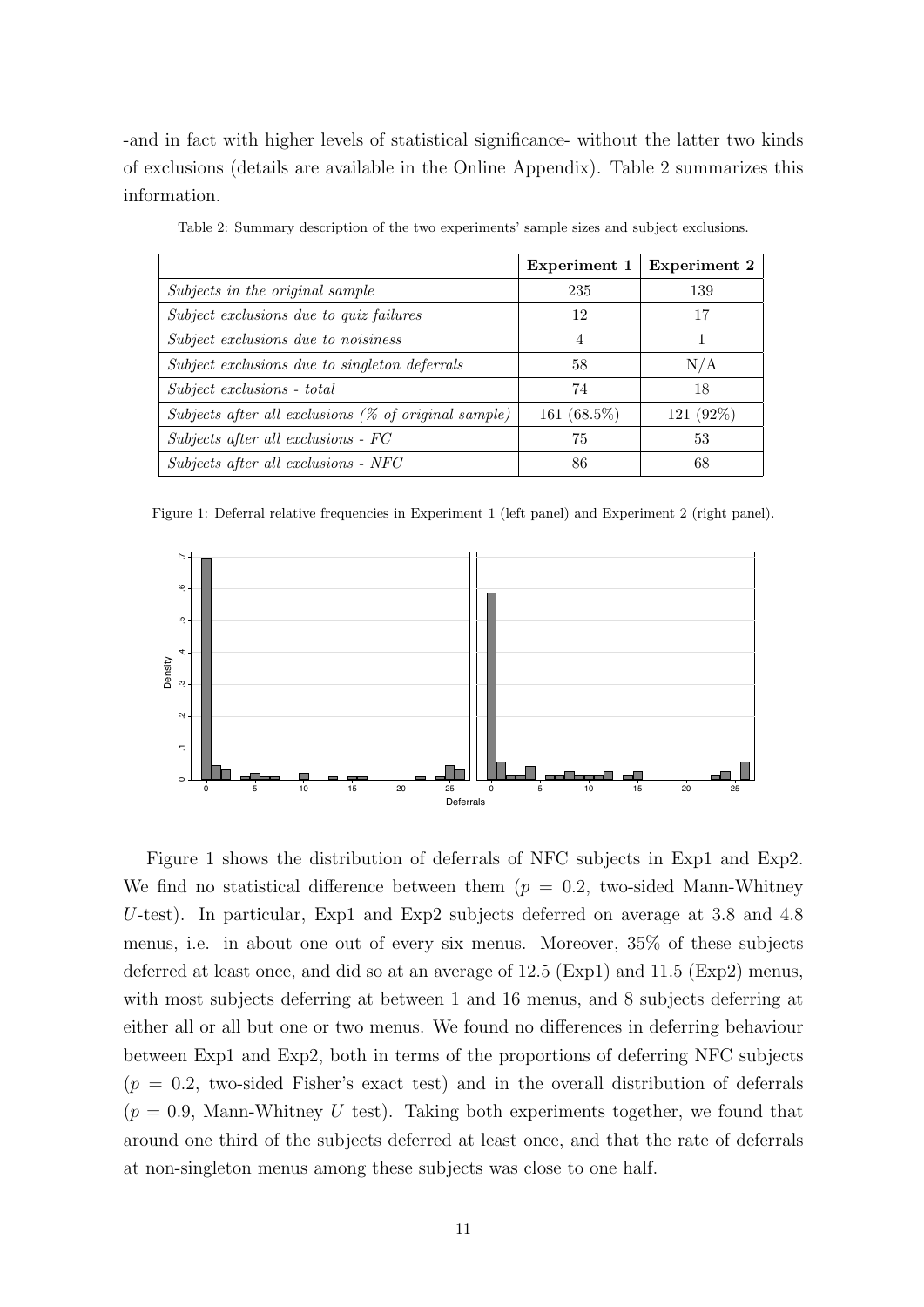We now compare FC and NFC subjects' rationality/conformity with  $(1)$  and their active-choice consistency/conformity with WARP and Congruence/SARP within each experiment separately, as well as when the data from the two experiments are pooled. Although the two experiments differed in some important ways, their primary features (namely their choice menus, experimental interface and general reward structure) were identical. Together with the results from the previous tests which show that the distribution of deferrals in the two experiments were not significantly different, and further tests showing that the same is true for the various measures of choice consistency used throughout the paper, this fact suggests that the pooled data –and the resulting larger sample size– allow for an additional informative comparison.<sup>[7](#page-12-0)</sup>

<span id="page-12-1"></span>

|                      | Proportions of subjects conforming with the           |                |                    |  |  |  |  |
|----------------------|-------------------------------------------------------|----------------|--------------------|--|--|--|--|
|                      | Weak & Strong Axiom of Revealed Preference/Congruence |                |                    |  |  |  |  |
|                      | Pooled<br>Exp1<br>Exp2                                |                |                    |  |  |  |  |
| <b>Forced Choice</b> | $55\%$ $(41/75)$                                      | $60\%$ (32/53) | 57\% (73/128)      |  |  |  |  |
| Non-Forced Choice    | $69\%$ (59/86)                                        | $74\%$ (50/68) | $71\%$ $(109/154)$ |  |  |  |  |
| $p$ -value           | 0.075                                                 | 0.170          | 0.018              |  |  |  |  |
| N                    | 161                                                   | 121            | 282                |  |  |  |  |

Table 3: Proportions of subjects with zero active-choice cycles.

Notes: (i) p-values from two-sided Fisher exact tests; (ii) the average proportion of simulated random-behaving subjects satisfying Congruence/SARP conditional on the menus where Exp1-Exp2 subjects made their active choices is 0% for FC and 9.8% in NFC.

<span id="page-12-2"></span>

|                      |                        | Weak Axiom             |       | <b>Strong Axiom</b>               |            |        |  |
|----------------------|------------------------|------------------------|-------|-----------------------------------|------------|--------|--|
|                      |                        | of Revealed Preference |       | of Revealed Preference/Congruence |            |        |  |
|                      | Pooled<br>Exp2<br>Exp1 |                        |       | Exp1                              | Exp2       | Pooled |  |
| <b>Forced Choice</b> | 3.20(4)                | 4.25(7)                | 3.63  | 12.61(7)                          | 18.43(12)  | 15.02  |  |
| Non-Forced Choice    | 2.24(3)                | 3.16(1.5)              | 2.65  | 5.42(3)                           | 20.76(1.5) | 12.19  |  |
| $p$ -value           | 0.098                  | 0.124                  | 0.020 | 0.076                             | 0.107      | 0.014  |  |
| N                    | 161                    | 121                    | 282   | 161                               | 121        | 282    |  |

Table 4: Average WARP and Congruence/SARP violations.

Notes: (i) values in parentheses under the Exp1 and Exp2 columns show the 3rd quartiles (all medians are zero); (ii) p-values from two-sided Mann-Whitney  $U$  tests; (iii) the average number of violations of the simulated uniformrandom (over alternatives) subjects when simulations consider only the menus where Exp1-Exp2 subjects made their active choices are 52, 42 for WARP violations and 2,698, 2,014 for SARP/Congruence violations in FC and NFC environments, respectively.

Table [3](#page-12-1) presents the results from comparing the proportions of subjects who violated WARP and Congruence/SARP in the two treatments. Every Congruence/SARP violator turned out to also violate WARP, in both experiments and treatments. Moreover,

<span id="page-12-0"></span><sup>7</sup> In particular, we find no statistically significant differences between Exp1 and Exp2 in the proportions of WARP/Congruence-violating subjects in either treatment (FC:  $p=0.588$ ; NFC:  $p=0.593$ ; Fisher's exact tests), nor in their Houtman-Maks or Swaps scores on active choices (HM-FC:  $p=0.926$ ; HM-NFC:  $p=0.860$ ; Swaps-FC:  $p=0.956$ ; Swaps-NFC:  $p=0.830$ ; Mann Whitney U tests).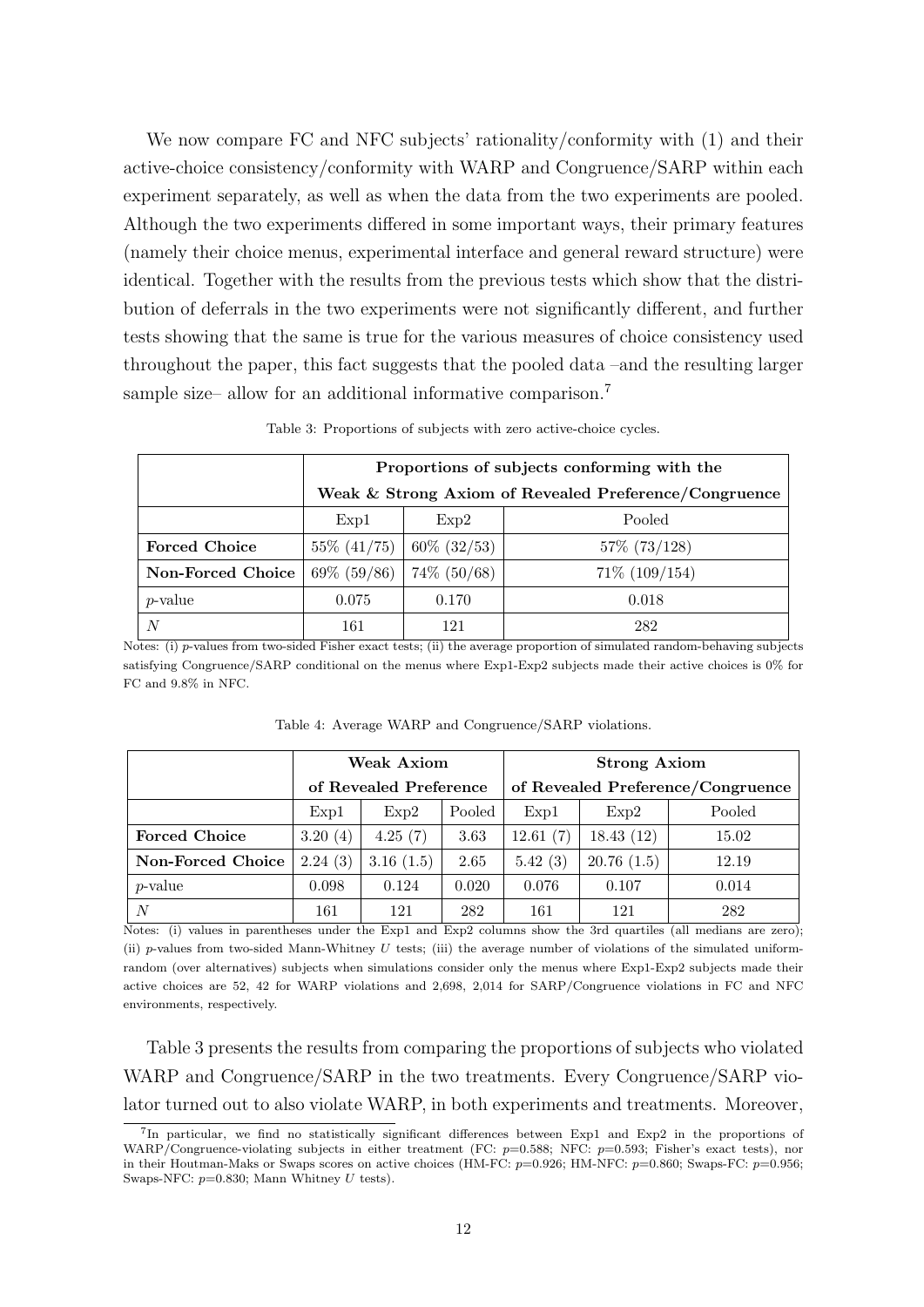the proportion of subjects who violated these axioms is 14 percentage points higher in the FC treatment in each of Exp1 and Exp2. The difference between the proportions is statistically significant at the 5% level when the data from the two experiments are pooled, even if not within each experiment.[8](#page-13-0) Furthermore, Table [4](#page-12-2) presents the results from comparing the distributions of subjects' WARP and Congruence/SARP violations in the two treatments, which point in the same direction.

Complementing the analysis based on the above metrics, Table [5](#page-13-1) shows the results from comparing the distributions of HM and Swaps scores across treatments. These results reinforce the ones reported in Table [3.](#page-12-1) In particular, NFC subjects' active choices are closer to the rational choice model relative to FC subjects according to both the HM and Swaps indices, and the difference between the respective distributions in each case is significant at the 5% level in the pooled data. Notably, the average scores are generally lower than or very close to 1 in both experiments and treatments, suggesting that subjects were on average less than one decision away from perfect conformity with utility maximization, conditional on the menus where they made active choices.

<span id="page-13-1"></span>

|                      |          | Houtman-Maks   |           | <b>Swaps</b> |              |        |  |
|----------------------|----------|----------------|-----------|--------------|--------------|--------|--|
|                      | Exp1     | Pooled<br>Exp2 |           | Exp1         | Exp2         | Pooled |  |
| <b>Forced Choice</b> | 0.80(75) | 0.98(53)       | 0.88(128) | 0.88(75)     | (53)<br>1.09 | 0.97   |  |
| Non-Forced Choice    | 0.58(86) | 0.75(64)       | 0.65(150) | 0.62(86)     | 0.86(64)     | 0.72   |  |
| $p$ -value           | 0.088    | 0.205          | 0.032     | 0.108        | 0.199        | 0.035  |  |
| N                    | 161      | 117            | 278       | 161          | 117          | 278    |  |

Table 5: Average Houtman-Maks and Swaps scores on active choices.

Notes: (i) number of subjects in parentheses; (ii) p-values from two-sided Mann-Whitney  $U$  tests; (iii) the average number of violations of the simulated uniform-random (over alternatives) subjects when simulations consider only the menus where Exp1-Exp2 subjects made their active choices are 10.89, 8.98 for HM and 16.33, 13.45 for Swaps in FC and NFC environments, respectively.

The findings in Tables  $3 - 5$  $3 - 5$  provide indications that subjects who are not forced to choose make more consistent active choices than subjects who are forced to do so. Importantly, however, although rational decision makers would have zero axiom violations and HM/Swaps scores regardless of whether they operated in an FC or an NFC environment, for agents whose behaviour is incompatible with this model one naturally expects that the incidence and magnitude of deviations from it will depend

<span id="page-13-0"></span><sup>8</sup>Prior to conducting Exp2, the weak evidence for the existence of binary choice cycles ( formally, Congruence/SARP violations restricted to menus with two alternatives) in the 10 binary menus over 5 goods in Exp1 prompted us to investigate further the comparative incidence of such cycles in a more focused experiment that only featured choices from the 15 possible binary menus over a set of 6 lotteries. These lotteries had three strictly positive monetary outcomes and were pairwise unrelated by second-order stochastic dominance. That experiment was conducted at the University of Alicante Experimental Economics Lab in January – March 2018. Binary cycles were more frequent in the two treatments of that experiment and deferring NFC subjects were significantly more consistent in this sense than both non-deferring NFC subjects and FC subjects. However, there was no statistically significant overall difference in consistency between NFC and FC subjects. Because the structure of that experiment was very different from those of Exp1 and Exp2 we report on it in more detail in the Online Appendix.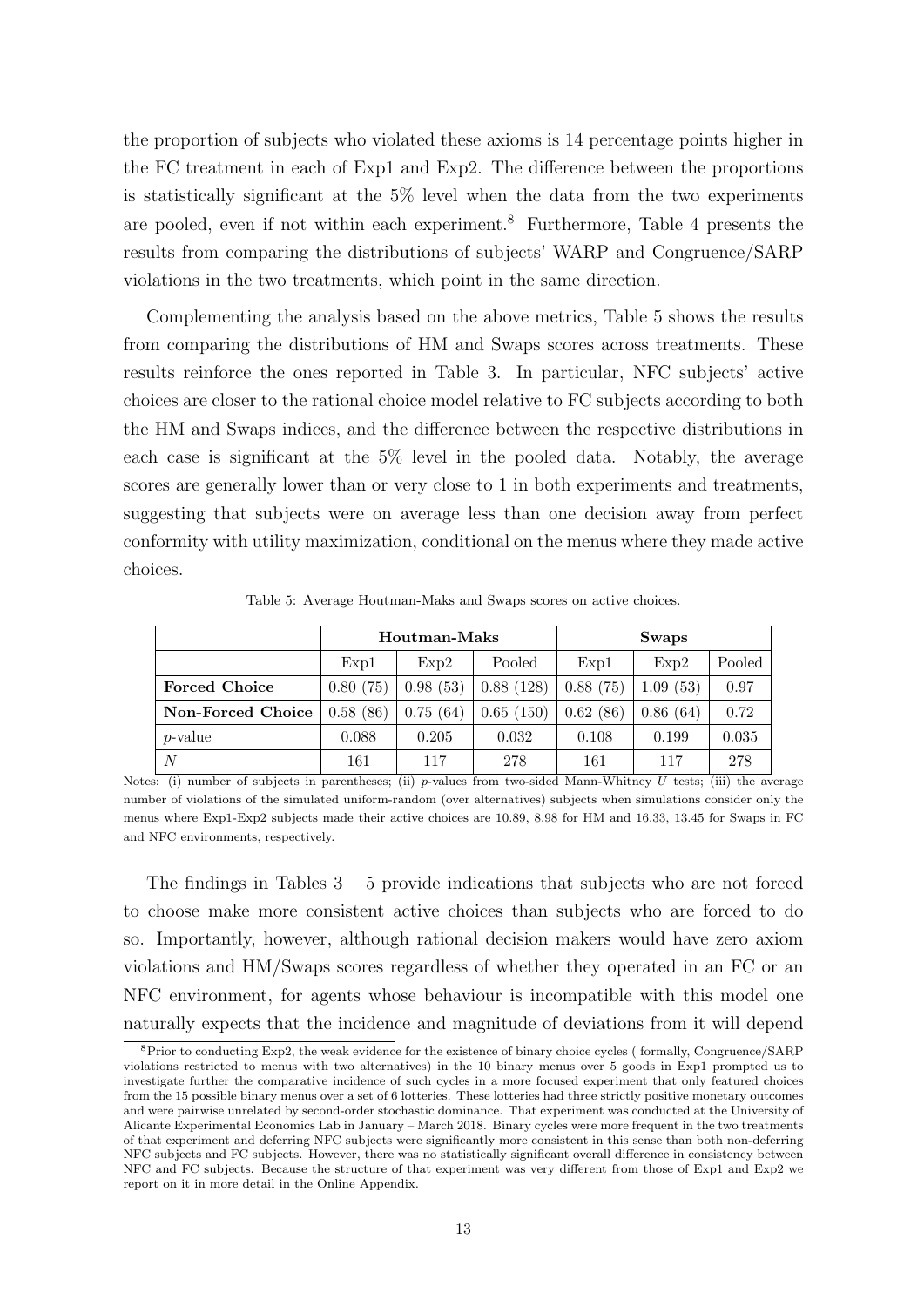on the number of their active choices and on the specific menus where these choices were made. To address this comparability issue, we also perform a "like-for-like" crosstreatment comparison of Selten's [\(1991\)](#page-24-11) measure of predictive success, the relevance of which in revealed preference analysis is increasingly appreciated since [Beatty and](#page-23-12) [Crawford](#page-23-12) [\(2011\)](#page-23-12).

To this end let us first recall that, when applied to the rational choice model, Selten's measure is defined by subtracting from the proportion of actual subjects whose behaviour is perfectly explained by it (called the "pass rate") the proportion of uniformrandom simulated subjects that are also explained by that model perfectly (called the "area"). The latter proportion is informative of the power of the revealed-preference test, a concept that originated in [Bronars](#page-23-13) [\(1987\)](#page-23-13). The difference between these two proportions lies in the  $[-1, 1]$  interval, and higher values point to a higher predictive power for the model relative to the uniform-random model, conditional on the given decision environment.

Let us denote by  $m_{FC}^i$ ,  $p_{FC}^i$  and  $a_{FC}^i$  the predictive success rate, pass rate, and area that correspond to the rational choice model in the FC treatment of experiment  $i \in \{1, 2\}$ . By definition,

$$
m_{FC}^i = p_{FC}^i - a_{FC}^i.
$$

To apply this method to the NFC treatment as well, we proceed as follows. For a given subject  $n$  in that treatment, we first find the proportion of random-behaving simulated subjects whose active choices are rational once they are confined to the same menus as those where subject  $n$  made their own active choices. We then define the pass rate  $p_{NFC}^i$  in that treatment and experiment to be the proportion of actual NFC subjects whose corresponding active choices were rational, and the area  $a_{NFC}^i$  to be the average proportion of the random-behaving subjects –conditioned as above– that were rational. The predictive success rate of rational choice in the NFC treatment is then defined by

$$
m_{NFC}^i = p_{NFC}^i - a_{NFC}^i.
$$

A comparison between  $m_{FC}^i$  and  $m_{NFC}^i$  therefore accounts for the fact that subjects in the latter treatment make fewer active choices in general, and corrects the possibly higher pass rates that may emerge as a result of this fact by conditioning the areadetermining simulations accordingly.

Because our subjects made decisions from the full set of 26 possible non-singleton menus that can be derived from a set of 5 alternatives, the power of the revealedpreference test for this model is very high in the FC environment, with  $a_{FC}^i \approx 0$ . That is, such randomly-made forced-choice decisions can be consistent with rational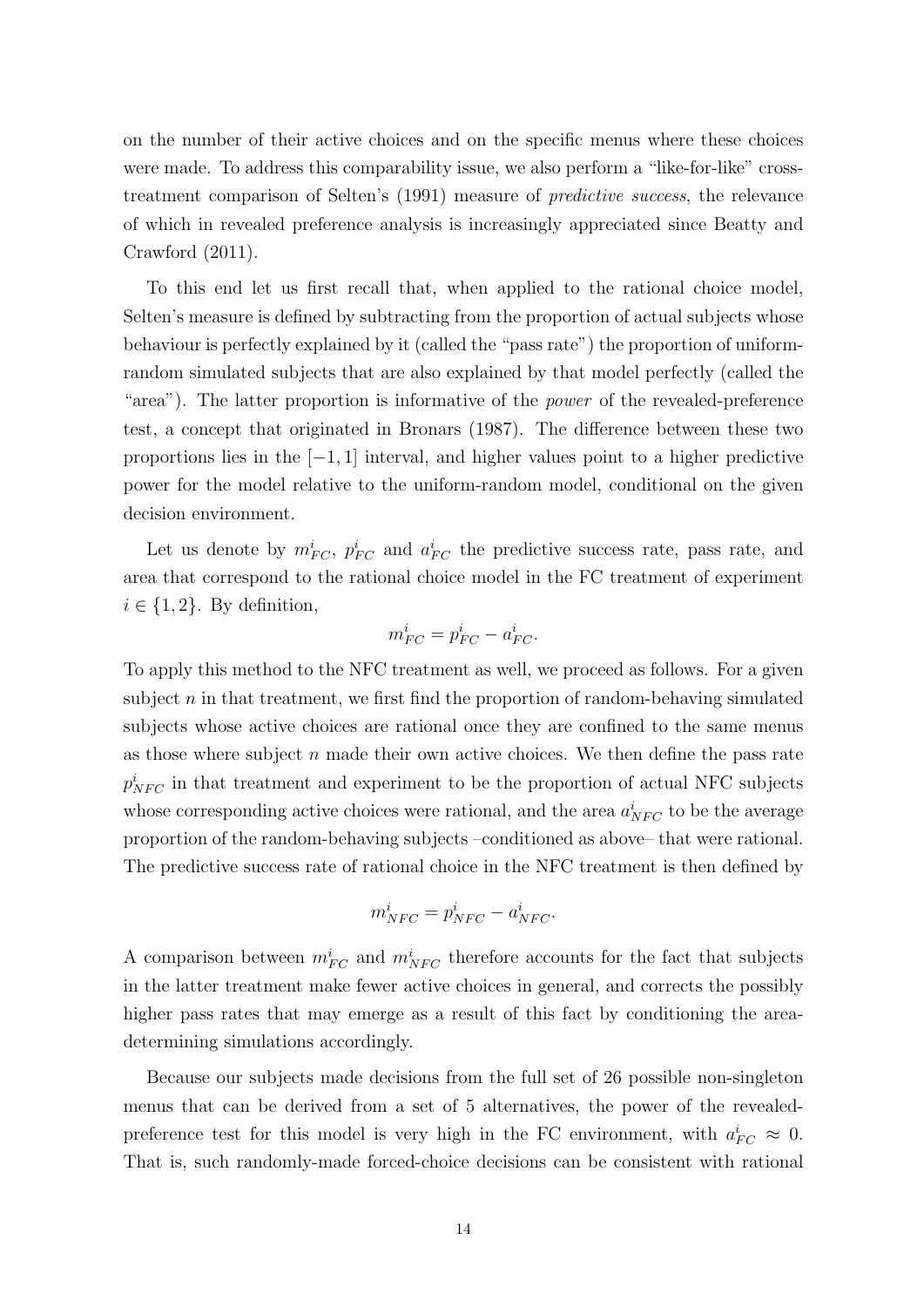choice very rarely (at a roughly 1 out of 2.83 billion rate). It follows, therefore, that  $m_{FC}^i \approx p_{FC}^i$  in our case or, equivalently, that the rational choice model's predictive success rates in the FC treatment can be taken to coincide with the proportion of such subjects that this model explains perfectly. Because approximately 54.6% and 60.4% of FC subjects in Exp1 and Exp2, respectively, behaved as if they were perfect utility maximizers, this in turn translates into the Selten rates  $m_{FC}^1 \approx 0.546$  and  $m_{FC}^2 \approx 0.604$ for utility maximization in the two experiments, with  $m_{FC} \approx 0.570$  in the pooled data.

In the NFC treatment on the other hand, some of the collections of menus where subjects made active choices were associated with non-negligible areas in the corresponding subject-specific simulations. Taking both these areas and the pass rates of utility maximization into account, the Selten measure in the NFC treatment was  $m_{NFC}^1 \approx 0.686 - 0.103 = 0.583$  in Exp1 and  $m_{NFC}^2 \approx 0.735 - 0.092 = 0.643$  in Exp2, with  $m_{NFC} \approx 0.609$  in the pooled data. Therefore, rational choice predicts much better than random behaviour in both treatments, and more so in the NFC than in the FC treatment.

## 5 Possible Interpretations of the Main Findings

#### 5.1 Indecisiveness and Incomplete Preferences

The results presented so far suggest that a significant fraction of subjects are willing to opt for costly choice deferral when given the opportunity to do so, and that active choices are more likely to be consistent with rationality in such an environment. A possible interpretation of these findings is that some subjects in our experiment may have been *indecisive* at some menus and so opted to defer when this option was available to them. The increase in inconsistencies observed in the FC treatment could then be driven by the fact that such potentially indecisive subjects who are forced to choose may be more likely to violate rationality.

To test this prediction we first examine the relationship between subjects' behaviour in the experiment and their responses to the indecisive personality questionnaire of [Germeijs and Boeck](#page-24-4) [\(2002\)](#page-24-4) that we administered at the end of each session. The questionnaire elicited 0–7 Likert-scale responses in 11 original statements and also in 11 statements that made the exact opposite claim. Examples include "I find it easy to make decisions", "It is hard for me to come to a decision", "I delay deciding", "I don't postpone making decisions to a later date". Following Germeijs et al. [\(2006\)](#page-24-12), the indecisiveness score was calculated as the average response to the 22 items and was normalized to lie between 0 and 1, with a higher score indicating higher indecisive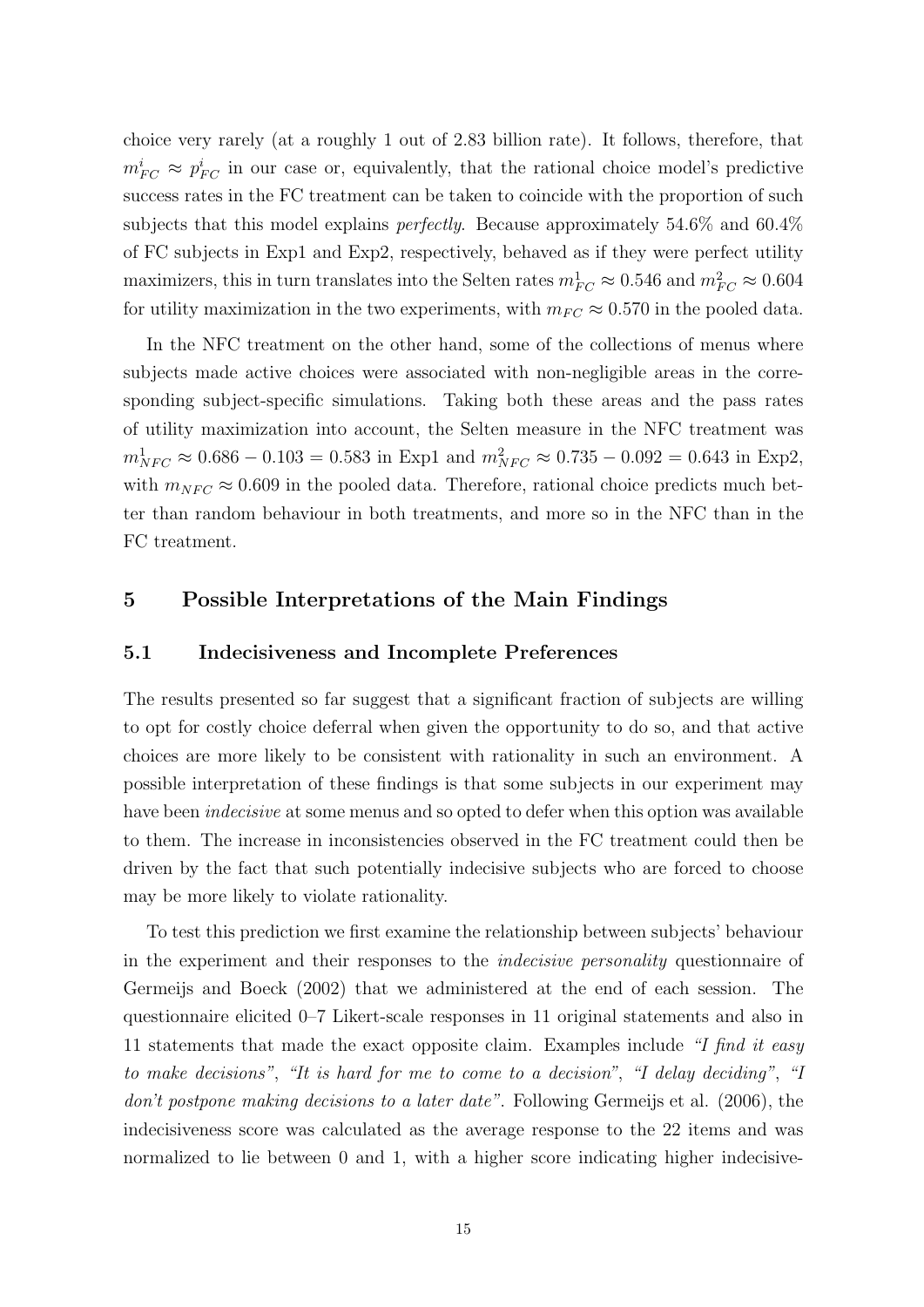ness. In what follows, we refer to subjects with relatively higher scores as indecisive, those with relatively lower scores as decisive, and those who deferred at least once as deferring. We ask:

- 1. Are deferring subjects more indecisive?
- 2. When forced to choose, are indecisive subjects more inconsistent than decisive ones?
- <span id="page-16-0"></span>3. Is the observed forced-choice treatment effect driven by indecisive subjects?

|                      | Weak & Strong Axiom of         |                |                 | Houtman-Maks |            |                 | Swaps    |            |                 |
|----------------------|--------------------------------|----------------|-----------------|--------------|------------|-----------------|----------|------------|-----------------|
|                      | Revealed Preference/Congruence |                |                 | index        |            |                 | index    |            |                 |
|                      | Decisive                       | Indecisive     | <i>p</i> -value | Decisive     | Indecisive | <i>p</i> -value | Decisive | Indecisive | <i>p</i> -value |
| <b>Forced Choice</b> | $70\% (28/40)$                 | $47\% (23/49)$ | 0.033           | 0.43(40)     | 1.10(49)   | 0.012           | 0.48     | 1.24       | 0.013           |
| Non-Forced Choice    | $72\%$ $(41/57)$               | 78\% (38/49)   | 0.655           | 0.52(56)     | 0.53(47)   | 0.499           | 0.59     | 0.60       | 0.447           |
| <i>p</i> -value      | 1.00                           | 0.003          |                 | 0.928        | 0.002      |                 | 0.871    | 0.002      |                 |
| N                    | 97                             | 98             |                 | 96           | 96         |                 | 96       | 96         |                 |

Table 6: Active-choice consistency for decisive and indecisive subjects.

Notes: (i) pooled data; (ii) number of subjects in parentheses; (iii) decisive (indecisive) subjects correspond to bottom (top) tertile scorers in the indecisiveness personality questionnaire; (iv) the first column block lists the percentage of subjects with zero WARP (and also Congruence/SARP) violations (p-values from two-sided Fisher's exact tests); the second and third column blocks list, respectively, the Houtman-Maks and Swaps mean scores on active choices  $(p$ -values from two-sided Mann-Whitney  $U$  tests).

We find evidence suggesting a positive answer to each of these questions. Specifically, the average indecisive-personality score of the 54 deferring and 100 non-deferring NFC subjects in the two experiments were 0.435 and 0.360, respectively ( $p = 0.026$ ; two-sided Mann-Whitney  $U$  test). In addition, Table [6](#page-16-0) shows that: (i) decisive FC subjects –defined as those in the bottom third of the indecisive-personality distribution– were significantly more consistent than indecisive ones –defined as those in the top third; (ii) indecisive subjects were significantly more consistent in NFC than in FC while no treatment differences were observed for decisive subjects. We obtain similar results when we categorize subjects as decisive or indecisive using a median-split instead.

Taken together, the preceding results naturally invite an investigation of the possibility that NFC subjects' deviation from rational choice is due to their occasionally hesitant behaviour that manifests itself in deferrals, as opposed to the potential inconsistency of their active choices. As we pointed out in Section 3, although such behaviour is incompatible with rationality, it is perhaps better viewed as "not-yet-rational" rather than as "irrational". Observing such "not-yet-rational" behaviour raises the question of whether any additional information may also be recovered about deferring subjects' decision processes and preferences.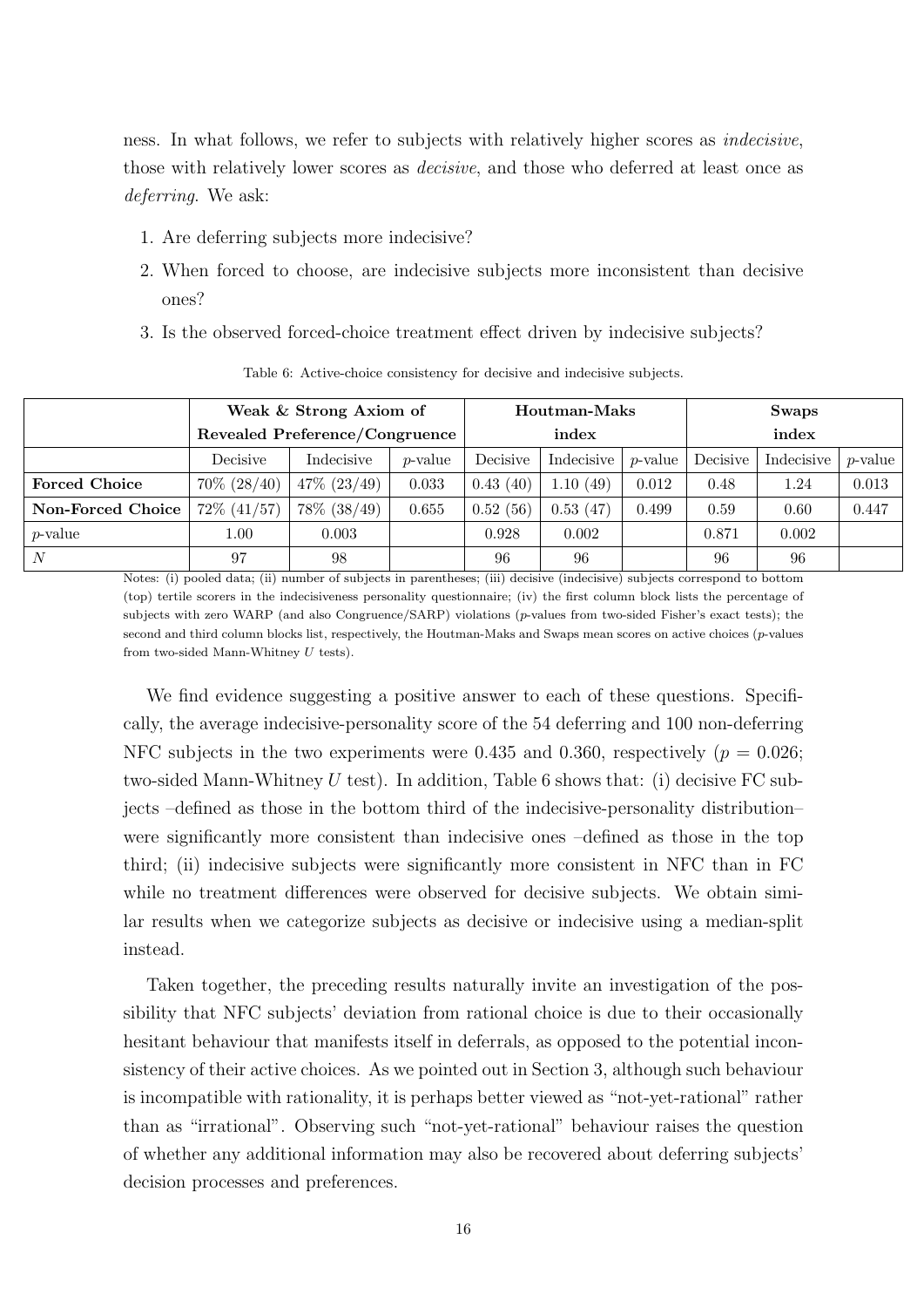|                                        | <b>Rational Choice</b>   | Dominant Choice<br>with Incomplete Preferences | Average best score<br>per subject<br>over the two models |
|----------------------------------------|--------------------------|------------------------------------------------|----------------------------------------------------------|
| <b>Experiment 1: Forced Choice</b>     | $0.80$ (0-5; 0; 55%)     | 1.80 $(1-6; 1; 0\%)$                           | $0.80$ (0-5; 0; 55%)                                     |
| <b>Experiment 1: Non-Forced Choice</b> | 4.36 $(0-26; 1; 44\%)$   | 1.86 $(0-7; 1; 10\%)$                          | 1.12 (0-7, 0; 54%)                                       |
| <b>Experiment 2: Forced Choice</b>     | $0.98$ (0-5; 0; 60%)     | 1.98 (1-6; 1; $0\%$ )                          | $0.98$ (0-5; 0; 60%)                                     |
| Experiment 2: Non-Forced Choice        | 5.46 $(0-26; 1.5; 43\%)$ | $2.18$ (0-10; 1; 10%)                          | 1.53 (0-10; 0; 53%)                                      |
| Pooled: Forced Choice                  | $0.88$ (0-5; 0; 57%)     | 1.88 $(1-6; 1; 0\%)$                           | $0.88$ (0-5; 0; 57%)                                     |
| Pooled: Non-Forced Choice              | 4.84 $(0-26; 1; 44\%)$   | $2.00$ (0-10; 1; 10%)                          | 1.30 (0-10; 0; 54\%)                                     |

<span id="page-17-0"></span>Table 7: Average HM distance scores for the models of rational choice and dominant choice with incomplete preferences over the combined active-choice and deferral decisions.

Note: ranges, medians and proportions of zero scores/perfect fits in parentheses.

<span id="page-17-1"></span>Table 8: Proportions of subjects whose combined active-choice and deferral decisions are best explained by rational choice and dominant choice with incomplete preferences.

|                                             | <b>Rational Choice</b> | Dominant Choice<br>with Incomplete Preferences |
|---------------------------------------------|------------------------|------------------------------------------------|
| <b>Experiment 1: Forced Choice</b>          | $100\%$ (55%)          | $0\%$                                          |
| <b>Experiment 1: Non-Forced Choice</b>      | 76\% (44\%)            | $24\%$ (11%)                                   |
| Experiment 1: Non-Forced Choice - deferring | 19% (0%)               | $81\%$ (35%)                                   |
| <b>Experiment 2: Forced Choice</b>          | 100\% (60\%)           | $0\%$                                          |
| <b>Experiment 2: Non-Forced Choice</b>      | 66\% (43\%)            | $34\%$ (10%)                                   |
| Experiment 2: Non-Forced Choice - deferring | $18\% (0\%)$           | $82\% (25\%)$                                  |
| Pooled: Forced Choice                       | 100\% (57\%)           | $0\%$                                          |
| Pooled: Non-Forced Choice                   | $71\% (44\%)$          | $29\%$ (10%)                                   |
| Pooled: Non-Forced Choice - deferring       | 19% (0%)               | 81\% (30\%)                                    |

Note: (i) proportion of perfect fits in parentheses; (ii) all ties (one subject in each of Exp1 and Exp2) are broken in favor of rational choice.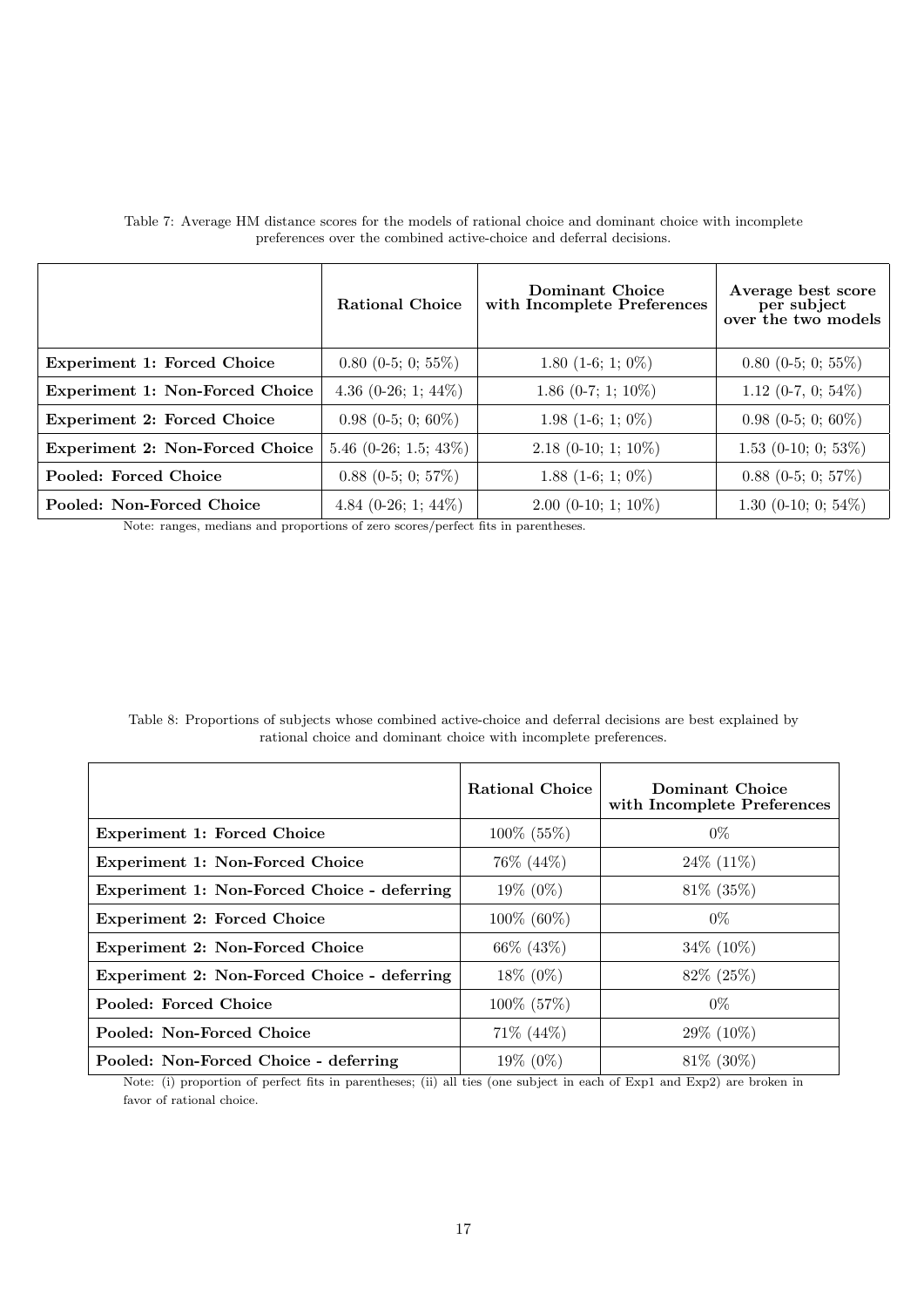A natural starting point in this regard is to investigate whether the deferring subjects' behaviour is potentially compatible with the preference-maximization principle laid out in  $(1)$  but when preferences are strictly incomplete. This model of  $(maximally)$ dominant choice with incomplete preferences [\(Gerasimou, 2018,](#page-24-3) Section 2) portrays the decision maker as making an active choice at a menu if and only if there is a most preferred alternative in that menu and as deferring otherwise. As such, it predicts behavioural patterns like the one quoted in the opening paragraph. When we analyze the deferring NFC subjects' combined deferral and active-choice data we find that this model provides a better fit than rational choice for more than 80% of those subjects in the two experiments. Goodness of fit in this comparison is captured by the extension of the HM method that detects how close the combined deferral and active-choice data of a given subject are with [\(1\)](#page-9-0) when preferences are potentially incomplete (Tables [7](#page-17-0) and [8\)](#page-17-1). This fit was perfect for some subjects and allowed for the recovery of a unique partial preference ordering (see Figure [2](#page-18-0) for an example). Although these facts do not prove that those subjects deferred because their preferences over the five headsets were indeed incomplete, they do suggest that their behaviour can be thought of as if it had been generated by such a decision process and preference relation.

To relate the results from this analysis to those that are based on the indecisive personality questionnaire we also compared the indecisiveness scores of all 109 NFC subjects who were best explained by rational choice with those of the 45 NFC subjects who were best explained by dominant choice with incomplete preferences. Although the average scores in these two groups are 0.37 and 0.42, respectively, and hence in the expected direction, the difference is not significant ( $p = 0.126$ ; Mann-Whitney U test).

<span id="page-18-0"></span>



For example,  $C(v, w, y) = v$  and  $C(z, w, y) = z$  reveal a preference for v and z over both w and y, respectively, while  $C(v, z) = \emptyset$  reveals indecisiveness/incomparability between v and z, and this in turn is consistent under this model with the observed  $C(v, w, y, z) = \emptyset$ . Similarly, x is revealed preferred to y and incomparable to everything else.

We finally note that because our experimental data feature single- or empty-valued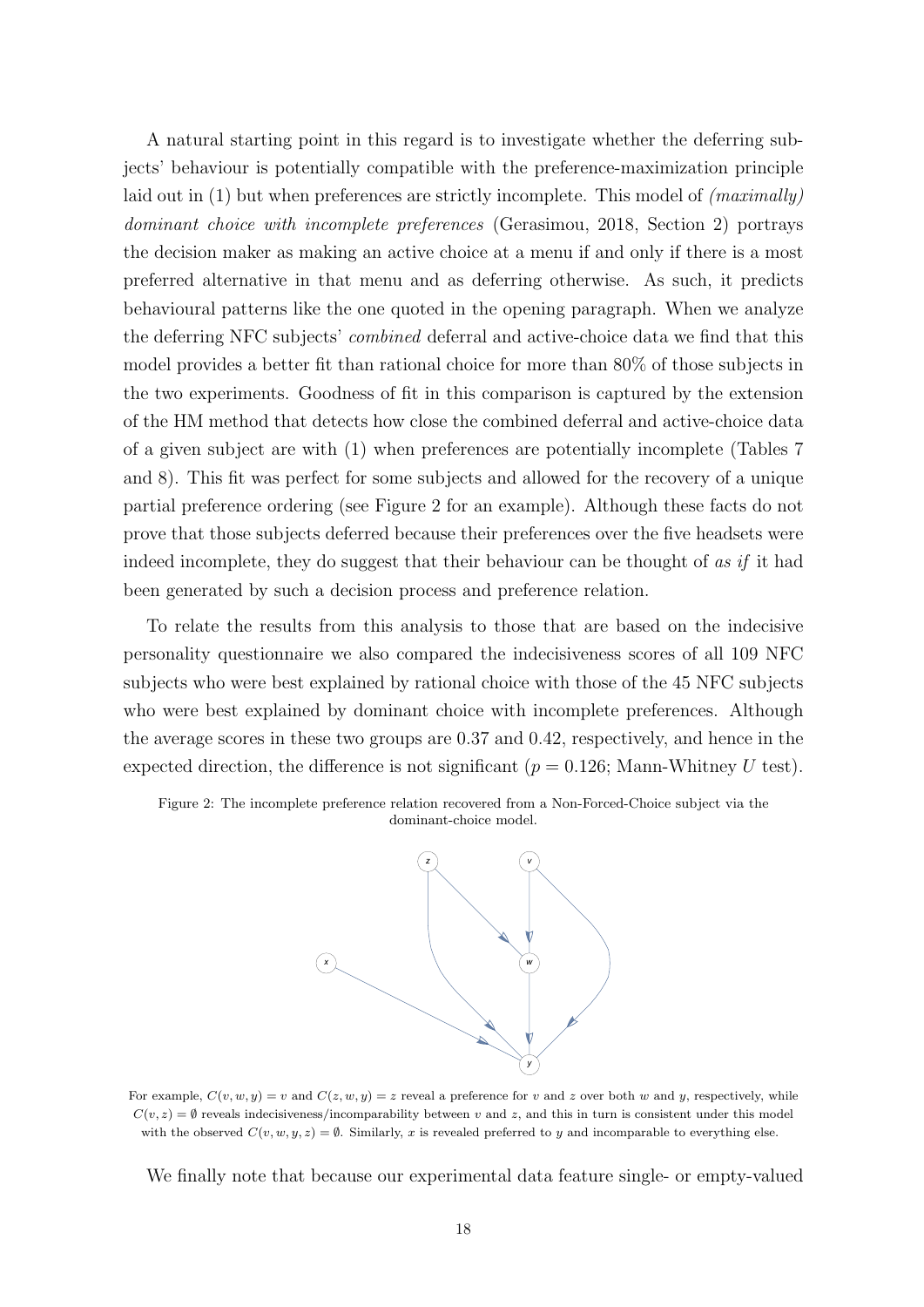choices, we cannot use them to conduct a proper test of the complementary class of undominated-choice models of incomplete preference maximization such as those analyzed in [Schwartz](#page-24-13) [\(1976\)](#page-24-13) and [Eliaz and Ok](#page-23-14) [\(2006\)](#page-23-14). We leave the task of testing these no-deferral models for future work.

# 5.2 Introspective Preference Learning

In addition to the indecisiveness and incomplete-preferences hypotheses, we also examine the possibility of introspective (i.e. information-free) preference learning taking place during the course of the main phase of the experiment. Intuitively, the introspective preference learning hypothesis would be supported in our data if the rates of deferrals and/or active-choice inconsistencies decrease as subjects progress through the sequence of menus.

To test for a learning effect on deferrals, we estimated a logit model of the probability of deferral as a function of the position of the menu in the sequence, the size/cardinality of the menu, the experiment  $(Exp1/2)$ , and the indecisive personality score. This allows us to evaluate simultaneously the relative contributions to deferral of learning (via menu position), choice overload (via menu size), external information acquisition (via Exp1/2) and indecisive personality.

As shown in Table 9, the estimated coefficients of all variables in the model except indecisiveness are very close to 0 and far from significant. This suggests that learning, choice overload or information acquisition had little impact on NFC subjects' deferral decisions. Moreover, although only significant at the 10% level, the estimated effect of indecisiveness is in line with our previously reported positive correlation between deferrals and indecisive personality scores.

We next evaluate the effect of introspective learning on active choice consistency. We note, however, that if such learning exists, its impact on choice consistency should intuitively be stronger in the FC treatment than in the NFC treatment. Since FC subjects are forced to choose at every menu in the sequence, introspective learning would in principle render them more vulnerable to mistakes early on compared to NFC subjects, who have the option to defer whenever they are unsure about which option to choose.

To test this hypothesis we used some additional information from the computation process of the HM scores that we reported in Section 4. Let us first recall that a subject's HM score is the smallest number of active choices that are incompatible with the maximization of some strict linear order over the alternatives. In what follows, we refer to any such linear order as an *inferred order* for that subject. In this test we look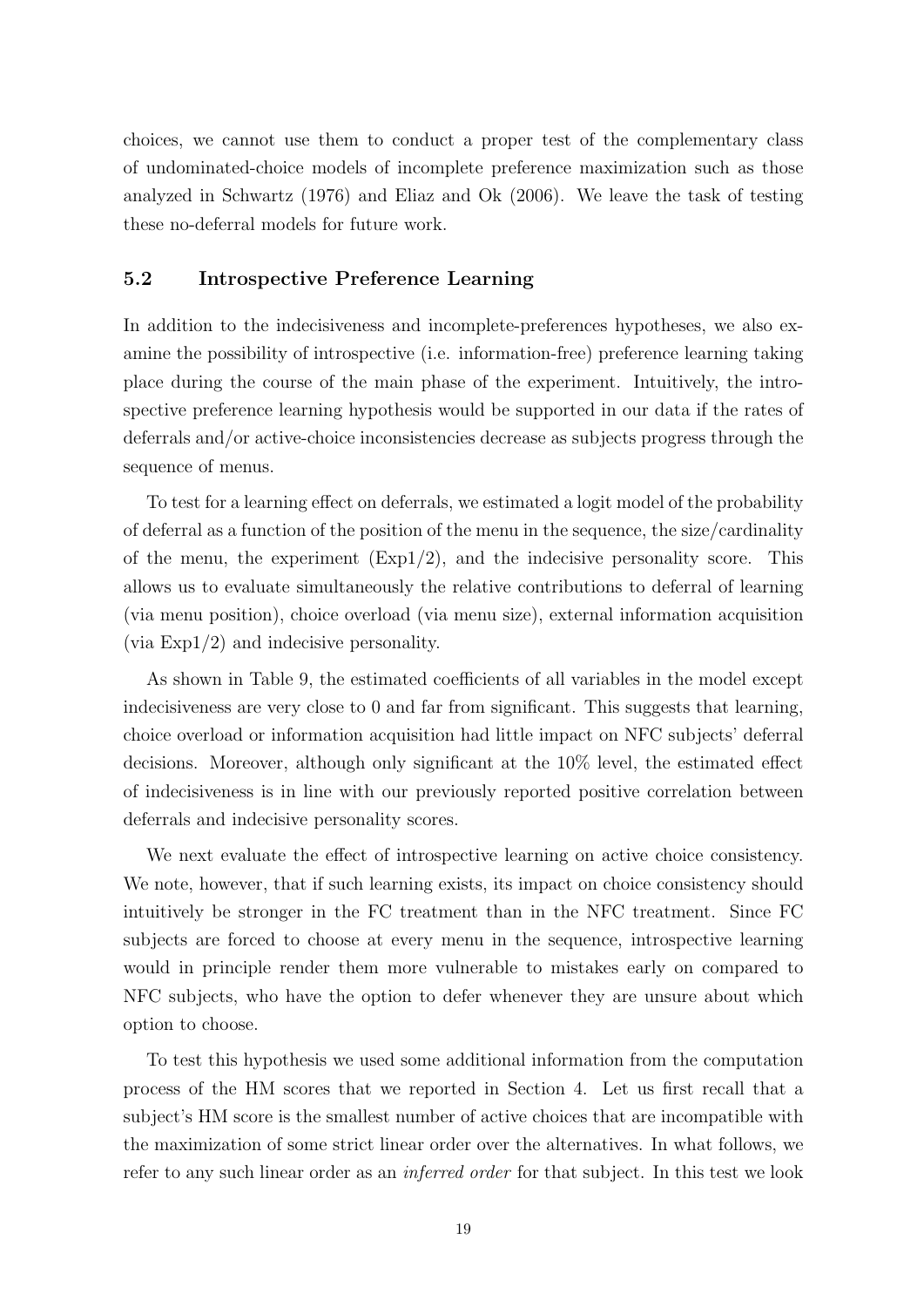| Variable              | Coef.    | Std Err. | $p$ -value | Odds Ratio |
|-----------------------|----------|----------|------------|------------|
|                       |          |          |            |            |
| <i>Indecisiveness</i> | 1.721    | 0.944    | 0.068      | 5.590      |
| Menu position         | $-0.004$ | 0.005    | 0.345      | 0.996      |
| Menu size 3           | 0.008    | 0.080    | 0.924      | 1.008      |
| Menu size 4           | $-0.085$ | 0.113    | 0.454      | 0.919      |
| Menu size 5           | $-0.031$ | 0.150    | 0.838      | 0.970      |
| Experiment 2          | 0.181    | 0.380    | 0.635      | 1.198      |
|                       |          |          |            |            |
| Observations          | 4,004    |          |            |            |
| Number of clusters    | 154      |          |            |            |

Table 9: The determinants of deferral. Logit regression with standard errors clustered by subject.

NFC data only. Dependent variable  $= 1$  if the subject defers at a menu,  $= 0$  otherwise.

not only at the count of incompatible choices but also at the menus in which these choices were made. We define the position-adjusted HM metric as a binary variable that takes a value of 1 if the choice made by a subject at a given menu is incompatible with any of her inferred orders, and a value of 0 otherwise. In other words, although the original HM metric is a non-binary measure defined at the subject level, the positionadjusted HM measure is a subject- as well as menu-specific binary measure that reflects whether removing an observation from a subject's choice dataset reduces her HM score or not.

We used this position-adjusted HM metric as the dependent variable in a logit regression that includes as regressors treatment, experiment, the menu's size/cardinality and its position in the sequence. In order to test whether FC subjects improve their active-choice consistency faster than NFC subjects through introspective learning, the regression also includes an interaction term between treatment and menu position. The results from this regression, which are displayed in Table 10, offer suggestive evidence in favour of the differential learning conjecture. While the estimated learning effect for NFC subjects (given by the coefficient on menu position) is not significantly different from zero, the estimated learning effect for FC subjects (given by the sum of the coefficients on menu position and the interaction term  $FC \times$  menu position, or by the product of their respective odds ratios) is negative and highly significant (Wald test,  $p = 0.0001$ . Thus, while NFC subjects do not appear to become more consistent over time, the odds that FC subjects make an inconsistent active choice decrease by 5% for each new menu in the sequence.

The second finding from this regression is that menus with 3 or 4 alternatives have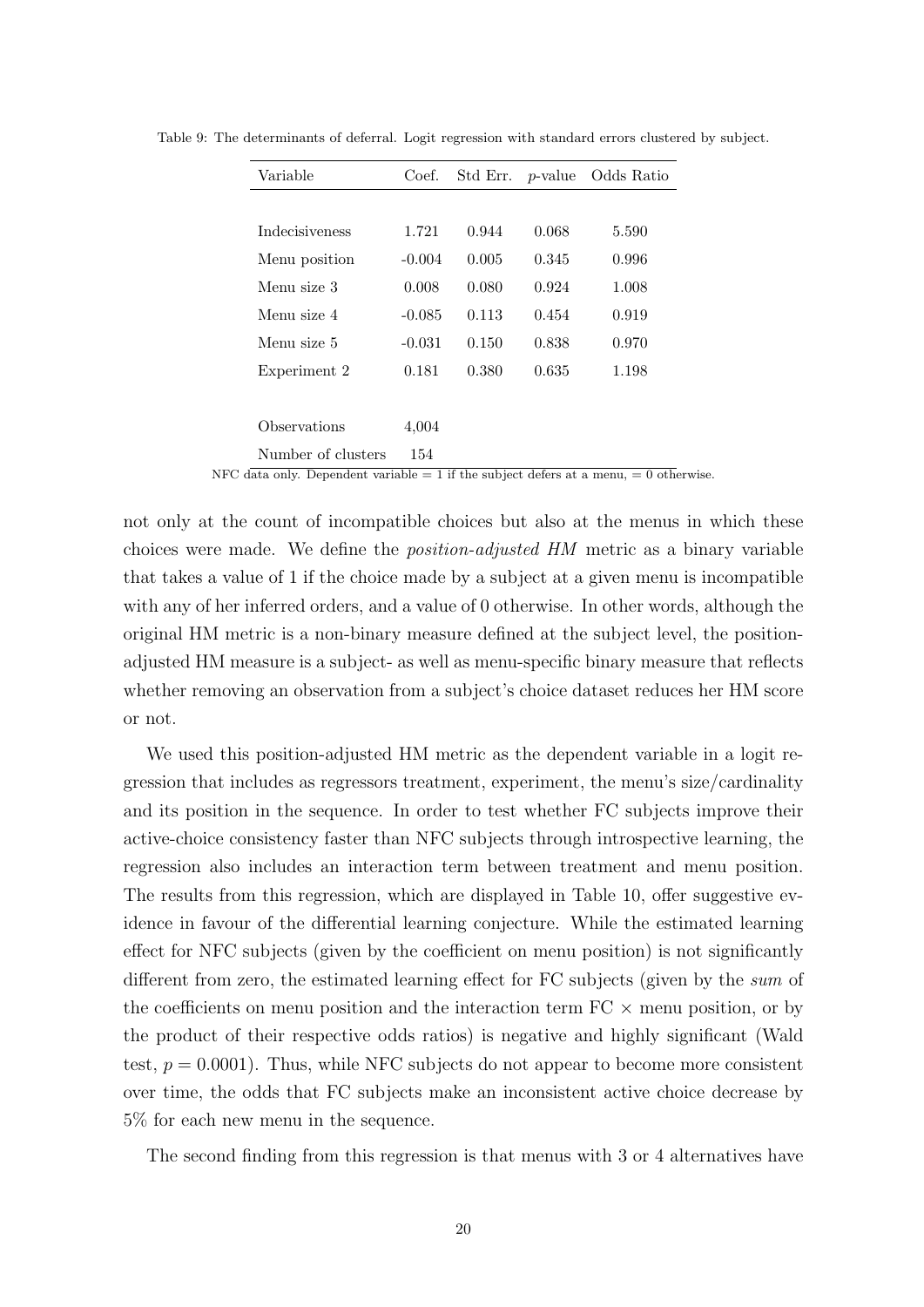| Variable           | Coef.    | Std Err. | $p$ -value | Odds ratio |
|--------------------|----------|----------|------------|------------|
|                    |          |          |            |            |
| FC                 | 0.580    | 0.287    | 0.043      | 1.787      |
| Menu position      | $-0.018$ | 0.012    | 0.141      | 0.983      |
| FC x Menu position | $-0.034$ | 0.018    | 0.059      | 0.967      |
| Menu size 3        | 0.468    | 0.108    | 0.000      | 1.597      |
| Menu size 4        | 0.556    | 0.144    | 0.000      | 1.743      |
| Menu size 5        | 0.400    | 0.302    | 0.185      | 1.491      |
| Experiment 2       | $-0.025$ | 0.244    | 0.920      | 0.976      |
|                    |          |          |            |            |
| Observations       | 7,332    |          |            |            |
| Number of clusters | 282      |          |            |            |

Table 10: Position-adjusted average HM scores. Logit regression with standard errors clustered by subject.

a highly significant effect on the position-adjusted HM measure. According to the estimated odds ratios, such menus are 60% and 74% more likely to be implicated in a choice error than binary menus, respectively. This result, however, should not necessarily be interpreted as evidence of context-dependent active-choice effects. First, note that, given the nature of the 5 headsets in our experiment, these menus did not feature objectively identifiable decoy or compromise effects. Second, only one mistake is possible at a binary menu (i.e. a choice reversal between its two alternatives), while more such mistakes are possible in larger menus. Hence, for any particular choice error in our experiment, more opportunities to make it will generally occur at menus with sizes 3 and 4 than at the binary menus.

Finally, to further explore the notion that "learning by doing" in the FC condition makes subjects comparatively more vulnerable to mistakes early on, we evaluated the impact that ignoring the subjects' first  $n \leq 5$  decisions (which amount to up to 20%) of all) has on the proportion of active-choice consistent subjects across treatments. As expected, we find that progressively removing each of these 5 decisions monotonically increases the proportion of both FC and NFC subjects whose active choices conform with rationality. Moreover, consistent with the previous conjecture, we find that this increase tends to be more pronounced in the FC treatment. Thus, although a higher proportion of NFC subjects are rational compared to their FC counterparts in this sense for all  $n \leq 5$ , the difference between these two groups decreases from 14 percentage points when  $n = 0$  to 8 percentage points when  $n = 5$ .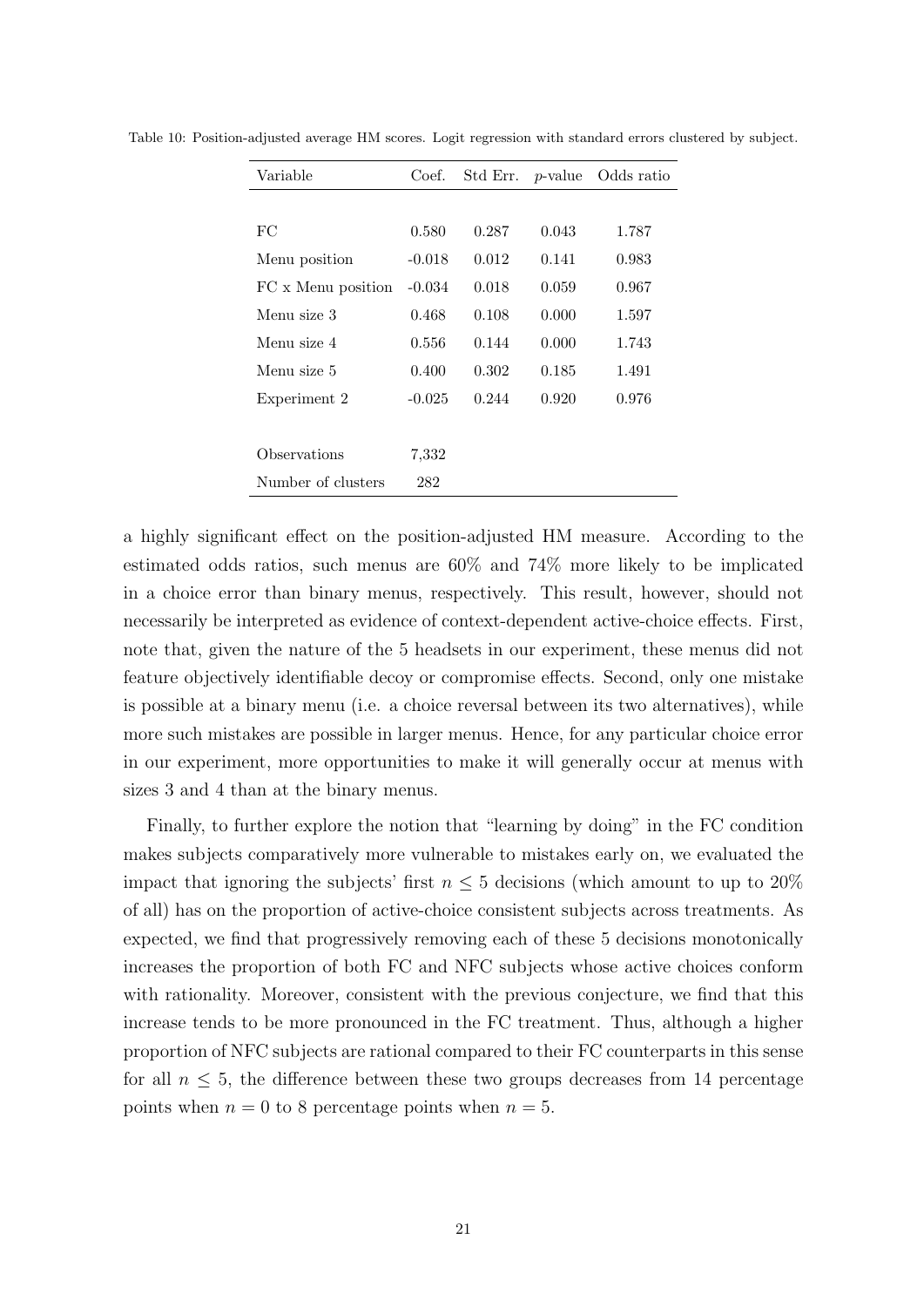# 6 Concluding Remarks

In this paper we raised the question of whether not forcing experimental subjects to make active choices from the menus they are presented with, and allowing them instead to delay making such choices, could enable researchers to recover more consistent behaviours and stable preferences from such subjects, possibly over only a subset of the original set of alternatives. To answer this question we implemented a new experimental design with a forced and a non-forced choice treatment. Analyzing the data from two experiments that implemented this design on 26 menus over 5 real goods, and using several non-parametric methods that have been suggested in the literature, we found evidence that higher proportions of subjects make consistent active choices when not forced to choose, and that the active-choice behaviour of subjects in that treatment is generally closer to being considered rational.

In support of our intuition about the mechanism underlying the treatment effect, we found that (i) subjects categorized as indecisive according to a personality questionnaire were more likely to defer and to violate rationality in the forced-choice treatment than decisive subjects, and (ii) the combined deferral and active-choice decisions of non-forced-choice subjects was better explained by a model of dominant choice with incomplete preferences than by rational choice. These facts point to the potential usefulness of non-forced choice experiments and models for revealed-preference analysis, and highlight the relevance of aiming to separate people's rational, hesitant/not-yetrational and genuinely irrational behaviour in such analysis.

Finally, we found that subjects in the forced-choice treatment were more likely to make inconsistent choices in earlier menus than in later ones, suggesting that introspective preference learning may play a role in driving down choice inconsistencies in forced-choice environments. We note, however, that whether introspective preference learning generally happens in choice experiments is an important question that goes beyond the boundaries of our study and the motivation underlying our experimental design. Both the learning hypothesis and the robustness of our main finding (the negative effect of forced choice on consistency) are in our view worthy of additional investigation in future studies.

# References

<span id="page-22-0"></span>Agranov, M. and P. Ortoleva (2017): "Stochastic Choice and Preferences for Randomization," Journal of Political Economy, 125, 40–68.

<span id="page-22-1"></span> $-$  (2021): "Ranges of Randomization," *Working Paper.*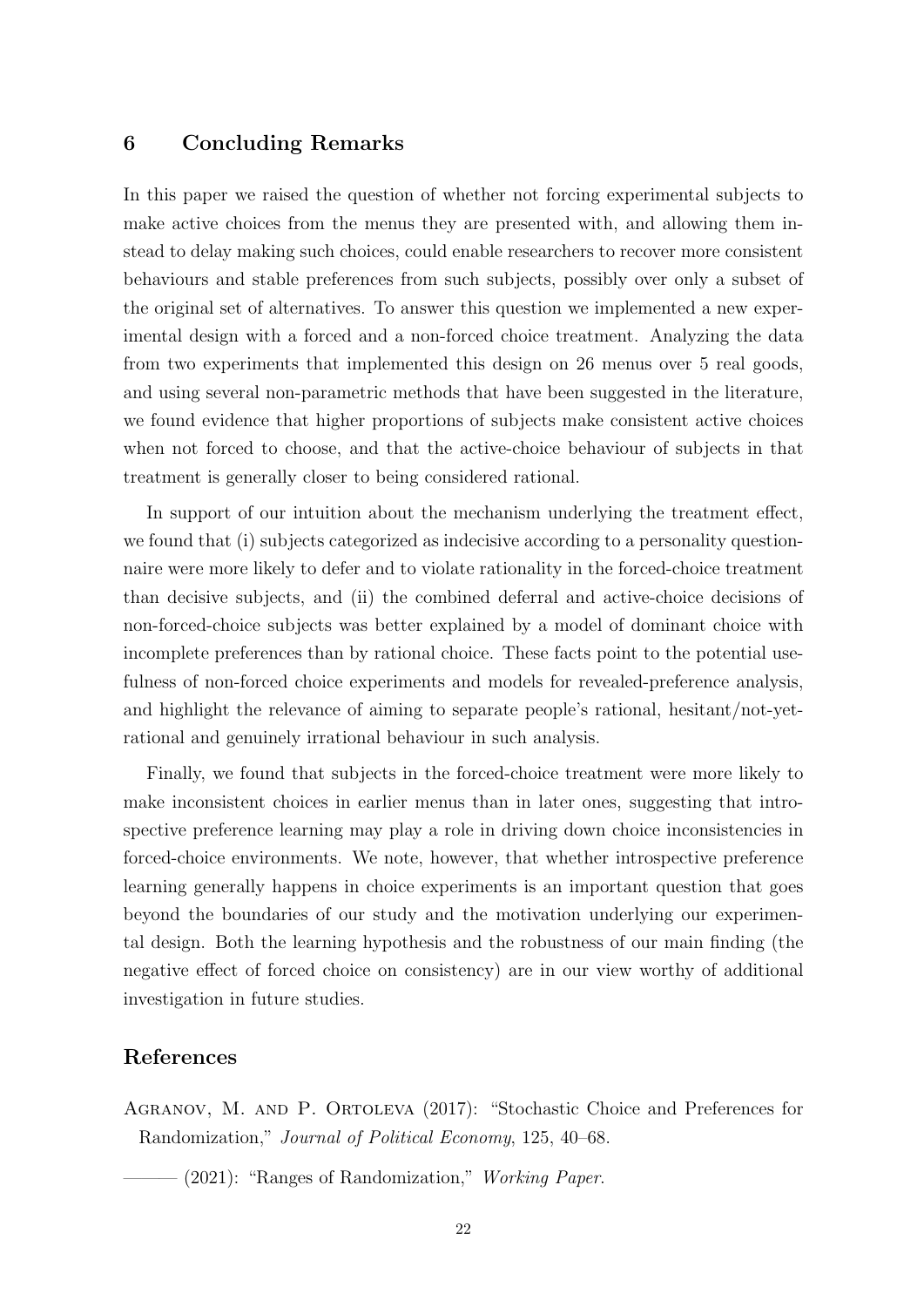- <span id="page-23-0"></span>Anderson, C. J. (2003): "The Psychology of Doing Nothing: Forms of Decision Avoidance Result from Reason and Emotion," Psychological Bulletin, 129, 139–167.
- <span id="page-23-11"></span>Apesteguia, J. and M. A. Ballester (2015): "A Measure of Rationality and Welfare," Journal of Political Economy, 123, 1278–1310.
- <span id="page-23-12"></span>BEATTY, T. K. M. AND I. A. CRAWFORD (2011): "How Demanding is the Revealed Preference Approach to Demand," American Economic Review, 101, 2782–2795.
- <span id="page-23-6"></span>Bewley, T. F. (2002): "Knightian Decision Theory. Part I," Decisions in Economics and Finance, 25, 79–110.
- <span id="page-23-1"></span>BHATIA, S. AND T. L. MULLETT (2016): "The Dynamics of Deferred Decision," Cognitive Psychology, 86, 112–151.
- <span id="page-23-13"></span>Bronars, S. G. (1987): "The Power of Non-parametric Tests of Preference Maximization," Econometrica, 55, 693–698.
- <span id="page-23-3"></span>BUTLER, D. AND G. LOOMES (2007): "Imprecision as an Account of the Preference Reversal Phenomenon," American Economic Review, 97, 277–297.
- <span id="page-23-4"></span>- (2011): "Imprecision as an Account of Violations of Independence and Betweenness," Journal of Economic Behavior & Organization, 80, 511–522.
- <span id="page-23-7"></span>Cerreia-Vioglio, S., D. Dillenberger, P. Ortoleva, and G. Riella (2019): "Deliberately Stochastic," American Economic Review, 109, 2425–2445.
- <span id="page-23-5"></span>CETTOLIN, E. AND A. RIEDL (2019): "Revealed Preferences Under Uncertainty: Incomplete Preferences and Preferences for Randomization," Journal of Economic Theory, 181, 547–585.
- <span id="page-23-10"></span>Chambers, C. P. and F. Echenique (2016): Revealed Preference Theory, Econometric Society Monograph 56, Cambridge: Cambridge University Press.
- <span id="page-23-2"></span>Cubitt, R., D. Navarro-Martinez, and C. Starmer (2015): "On Preference Imprecision," Journal of Risk and Uncertainty, 50, 1–34.
- <span id="page-23-8"></span>Danan, E. and A. Ziegelmeyer (2006): "Are Preferences Complete? An Experimental Measurement of Indecisiveness Under Risk," Working Paper.
- <span id="page-23-9"></span>DEKEL, E., B. L. LIPMAN, AND A. RUSTICHINI (2001): "Representing Preferences with a Unique Subjective State Space," *Econometrica*, 69, 891–934.
- <span id="page-23-14"></span>Eliaz, K. and E. A. Ok (2006): "Indifference or Indecisiveness? Choice-theoretic Foundations of Incomplete Preferences," Games and Economic Behavior, 56, 61–86.